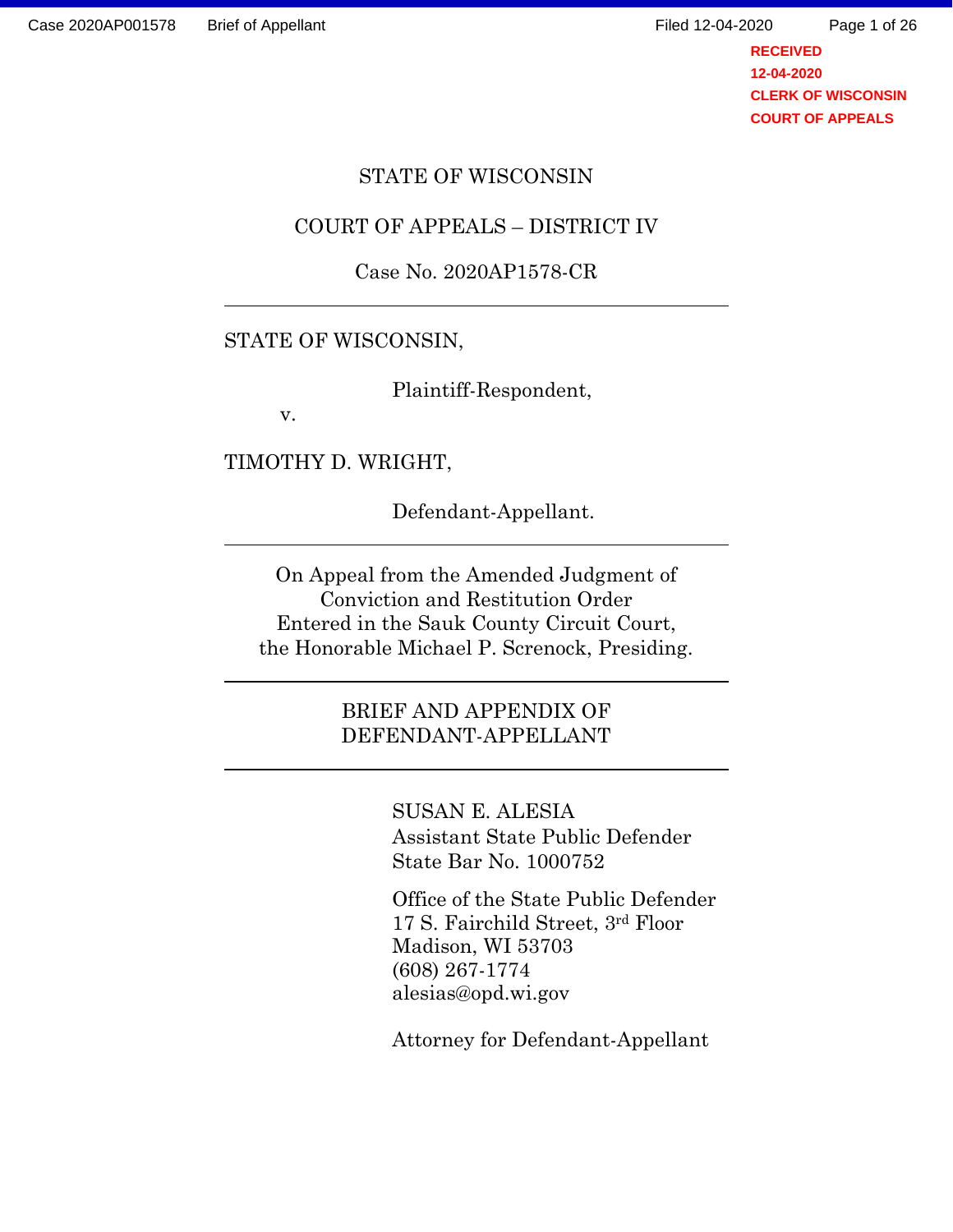# **TABLE OF CONTENTS**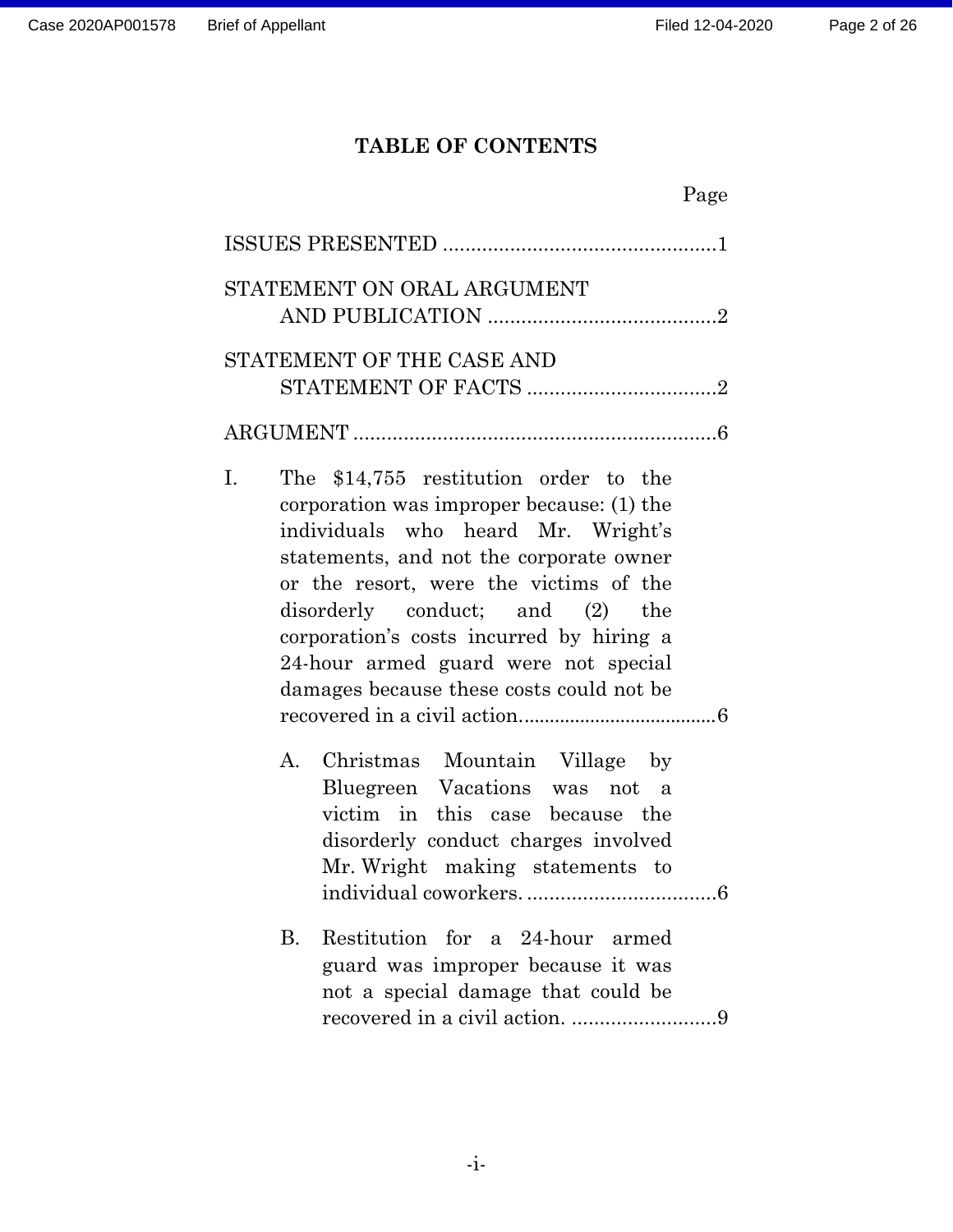| Ш. | The evidence presented at the restitution |
|----|-------------------------------------------|
|    | hearing proved that Mr. Wright does not   |
|    | have and will not have the ability to pay |
|    |                                           |
|    |                                           |

|--|--|--|

# **CASES CITED**

| Gavcus v. Potter,                       |  |
|-----------------------------------------|--|
|                                         |  |
| State v. Behnke,                        |  |
| 203 Wis. 2d 43, 553 N.W.2d 265          |  |
|                                         |  |
| State v. Ezrow,                         |  |
| No. 2016AP1611-CR,                      |  |
| unpublished slip op.                    |  |
|                                         |  |
| State v. Fries,                         |  |
| No. 2011AP517-CR,                       |  |
| unpublished slip op.                    |  |
|                                         |  |
| State v. Haase,                         |  |
| 2006 WI App 86, 293 Wis. 2d 322,        |  |
|                                         |  |
| State v. Johnson,                       |  |
| 2002 WI App. 166,                       |  |
| 256 Wis. 2d 871, 649 N.W.2d 284  11, 15 |  |
| State v. Johnson,                       |  |
| 2005 WI App 201, 287 Wis. 2d 381,       |  |
|                                         |  |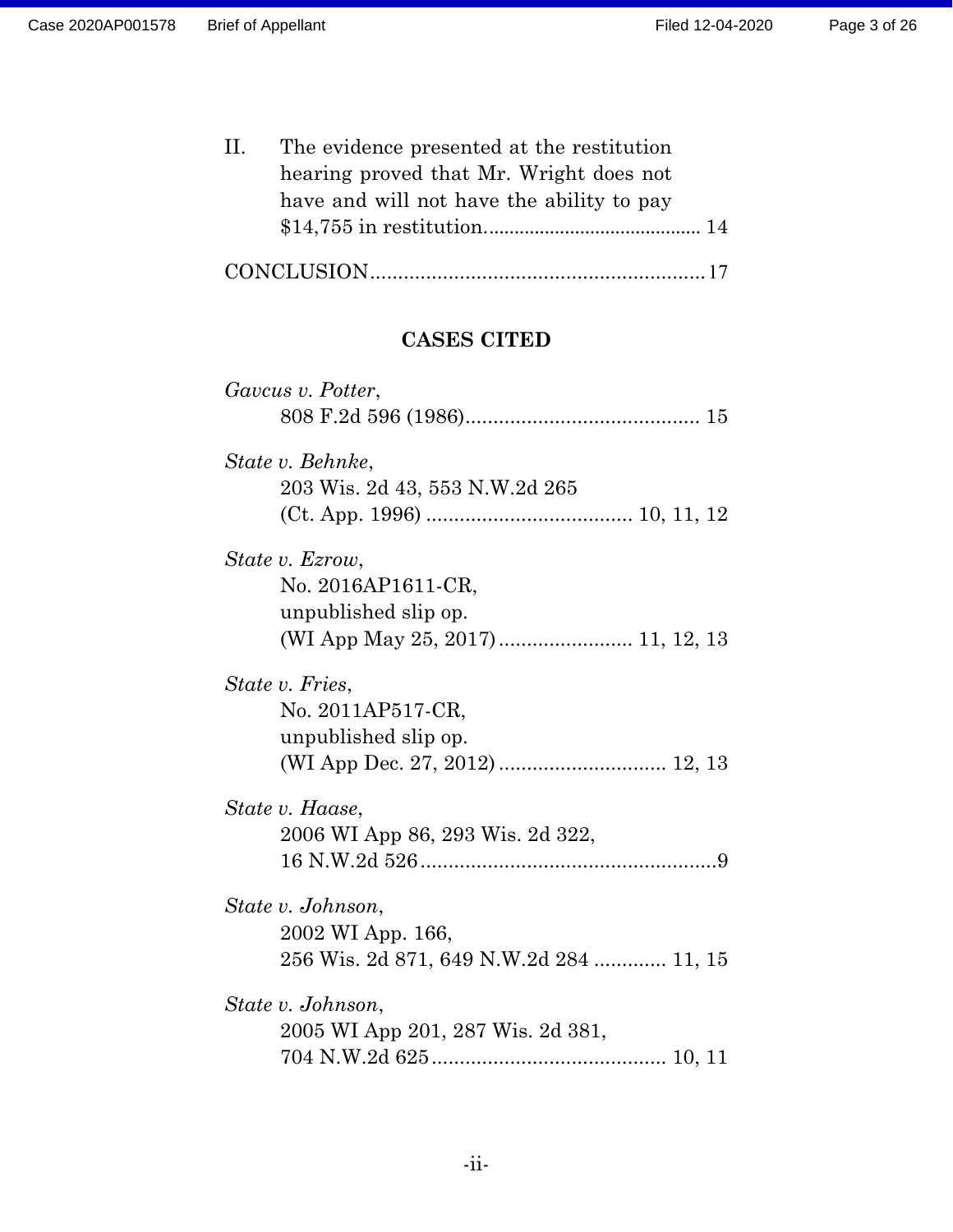| State v. Longmire,                       |
|------------------------------------------|
| 2004 WI App 90, 272 Wis. 2d 759,         |
|                                          |
|                                          |
| State v. Ortiz,                          |
| 2001 WI 215, 247 Wis. 2d 836,            |
|                                          |
|                                          |
| State v. Piotter,                        |
|                                          |
| No. 2009AP2005-CR,                       |
| unpublished slip op.                     |
| (WI App Jan. 26, 2010)  11, 12, 13       |
|                                          |
| State v. Steppke,                        |
| No. 2017AP1683-CR                        |
| unpublished slip op.                     |
|                                          |
|                                          |
| State v. Storlie,                        |
| 2002 WI App 163, 256 Wis. 2d 500,        |
|                                          |
|                                          |
| State v. Vinje,                          |
| 201 Wis. 2d 98, 548 N.W.2d 118           |
|                                          |
|                                          |
| <i>Traeger v. Sperberg,</i>              |
| 256 Wis. 2d 330, 41 N.W.2d 214 (1950) 13 |
|                                          |
| Wisconsin v. Mitchell,                   |
|                                          |
|                                          |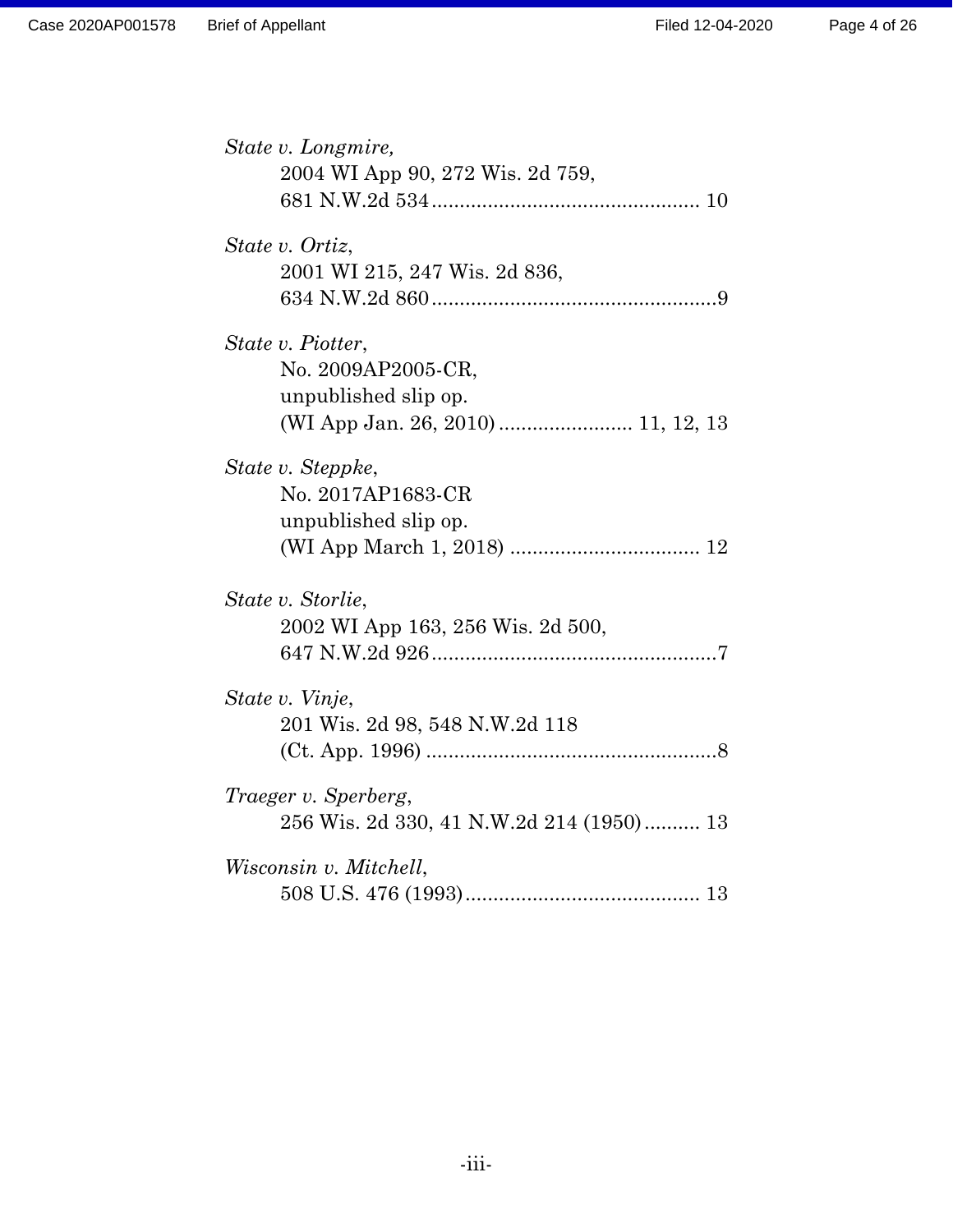# **STATUTES CITED**

## **Wisconsin Statutes**

# OTHER AUTHORITIES CITED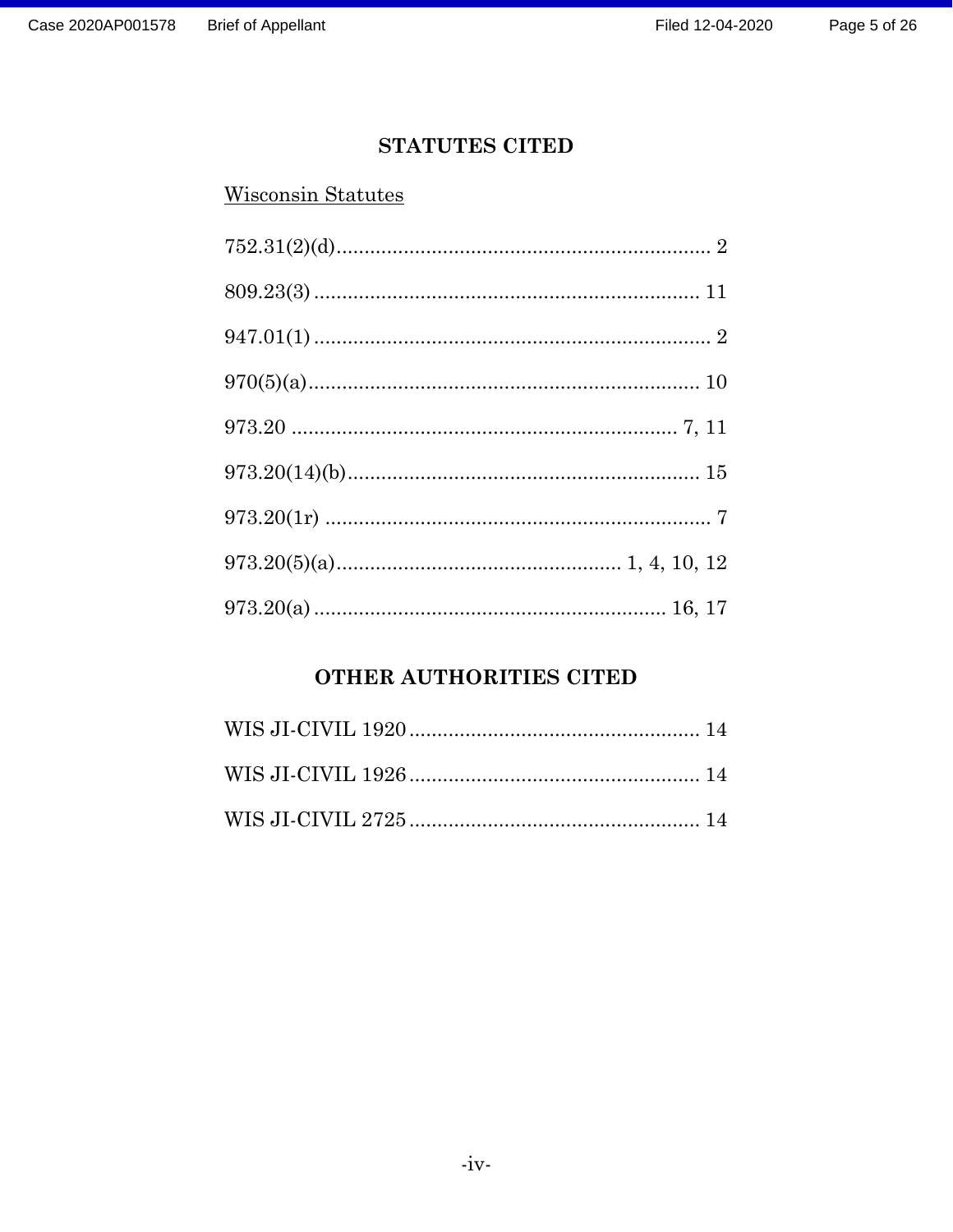#### **ISSUES PRESENTED**

1. When the disorderly conduct involved statements made to specific employees, was the corporate owner of the property a victim for restitution purposes and were the costs associated with the round-the-clock armed guard special damages recoverable by the corporate owner as restitution under Wis. Stat.  $§ 973.20(5)(a)?$ 

The circuit court answered: "I don't really think I need to parse out whether a corporation can be a victim for purposes of Chapter 950. I am satisfied that given Mr. Wright's status as a former employee, that it was wholly reasonable for the employer under these circumstances...".  $(25:28)$ ; App. 130).

2. Did the circuit court erroneously exercise its discretion when it ordered Mr. Wright to pay \$14,755 in restitution despite evidence that he was unable to work due to health reasons, faced \$10,000 in debt and his monthly social security income barely exceeded his monthly living expenses?

The circuit court ordered Mr. Wright to pay \$14,755 in restitution, holding: "I'm mindful that Mr. Wright currently does not have the ability to pay, write out a check for \$14,755. I do need to take into account his ability to pay, as well as I believe the statute allows me to set a payment plan." (25:29-30; App. 131-32).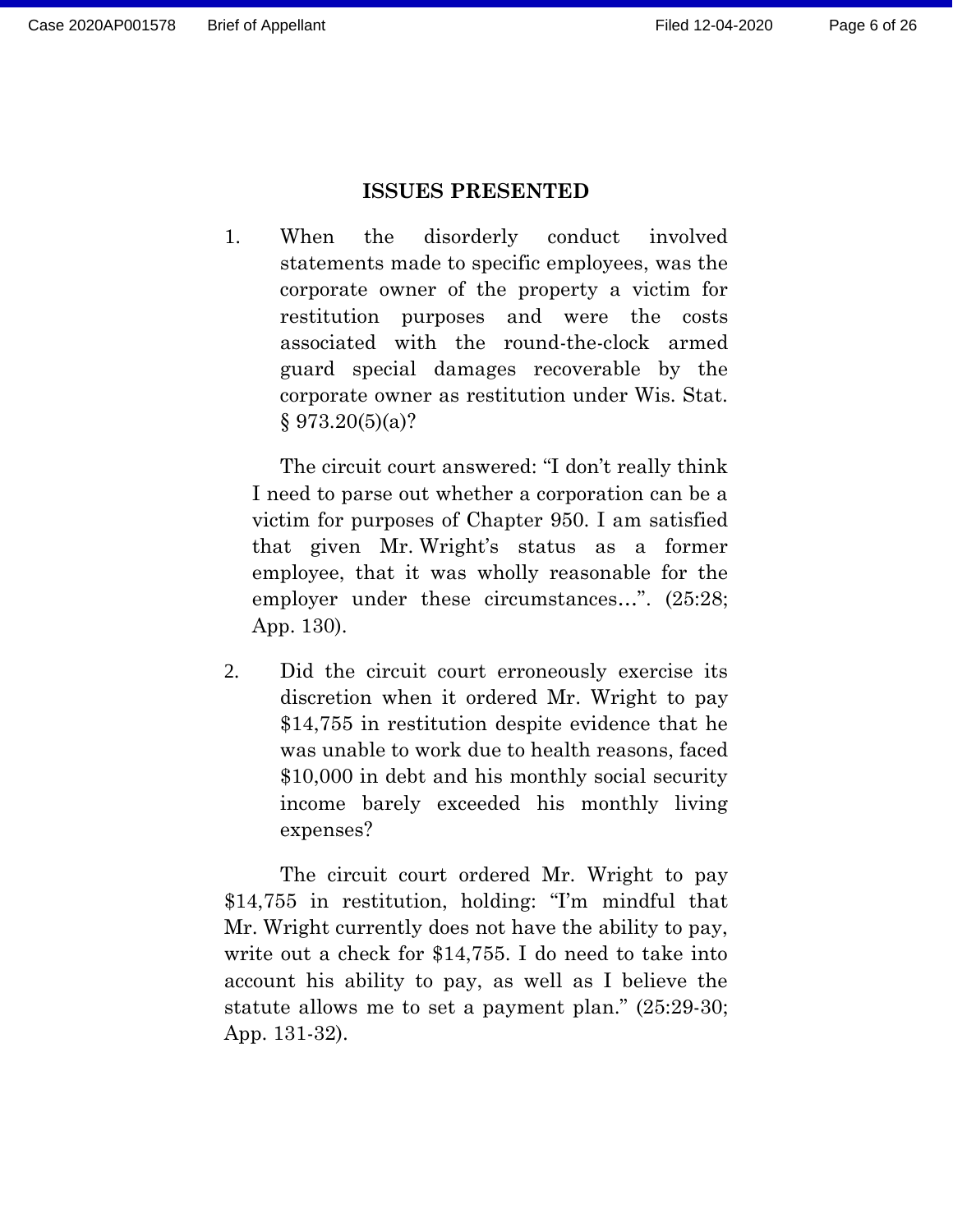## **STATEMENT ON ORAL ARGUMENT AND PUBLICATION**

Neither oral argument nor publication is requested. Counsel anticipates that the briefs will adequately address the issue presented, and publication is not permitted because this is a onejudge appeal under Wis. Stat. § 752.31(2)(d).

## **STATEMENT OF THE CASE AND STATEMENT OF FACTS**

Mr. Wright worked at Christmas Mountain Resort. According to the criminal complaint filed on March 22, 2019, Mr. Wright was displeased with his annual review. He yelled and swore at his supervisor and threw the paperwork at her. Ten days later, Mr. Wright complained to a coworker about a supervisor and said he wanted to "choke him" and "tear his heart out." Several weeks later, Mr. Wright again complained to a coworker and again swore, made racially inappropriate comments and said he would go to the corporate office in Boca Raton, Florida and "shoot them all." One worker reported feeling unsafe around Mr. Wright because of his racist statements. (1:2). Finally, the complaint alleged that after another month went by, Mr. Wright said "that fucker from corporate is a joke and all of those fuckers from corporate need to be taken out." (1:2). The state charged Mr. Wright with four counts of disorderly conduct in violation of Wis. Stat.  $§ 947.01(1)$ . (1).

On October 7, 2019, before the Honorable Michael P. Screnock, Mr. Wright entered no contest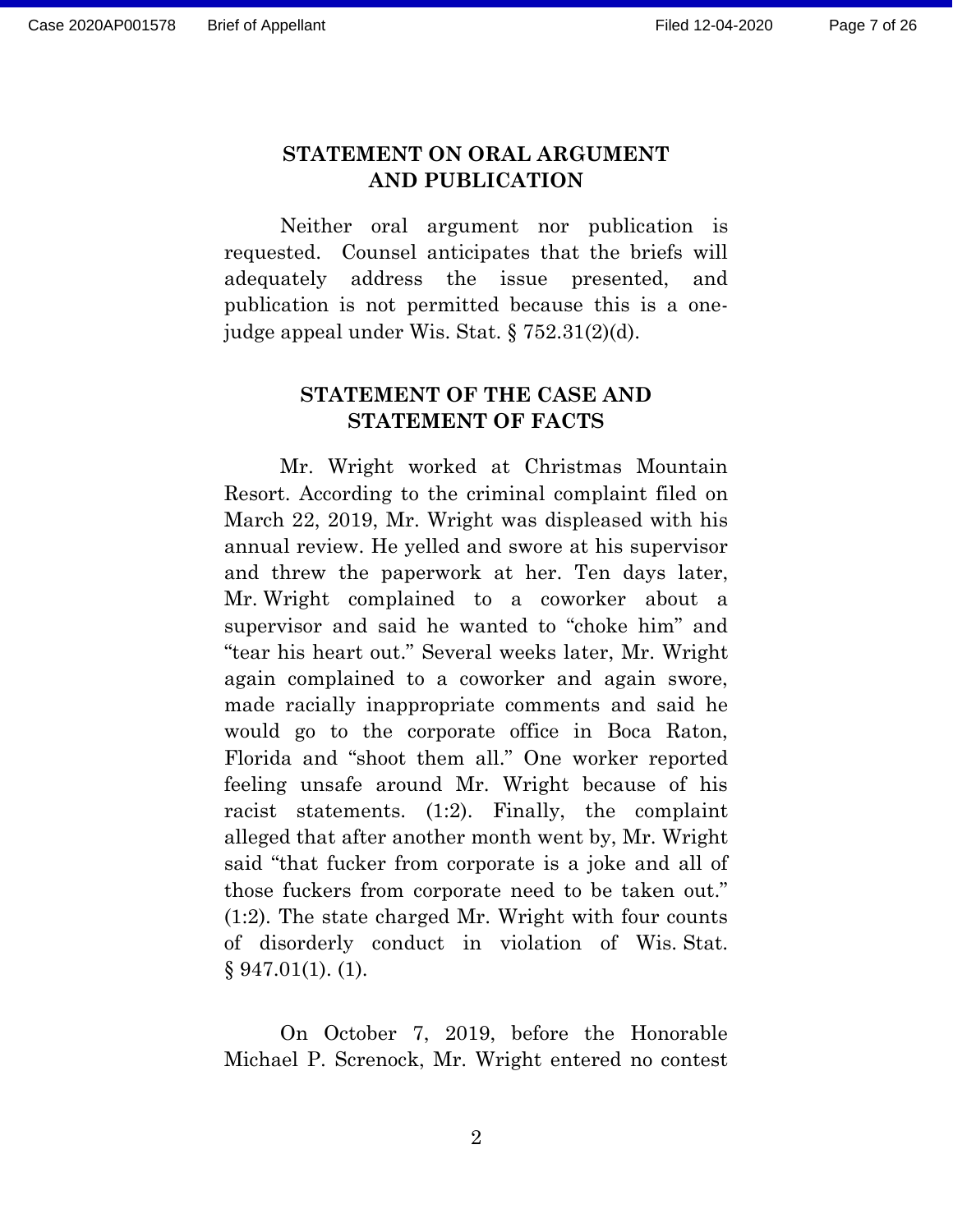Page 8 of 26

pleas to two counts of disorderly conduct. The remaining two counts were dismissed and read in. The parties jointly recommended 18 months probation with restitution to be taken up at a later date. (24:2). The court accepted the plea and followed the joint recommendation. (24:11).

A restitution hearing was held on November 26, 2020. (25; App. 103-133). The state did not appear or take a position at the hearing. Instead Bill Hansen, the general manager of Christmas Mountain Village by Bluegreen Vacations, testified as to the amount of restitution requested. (25:2-12; App. 104-114). Mr. Hansen worked directly for the management company, Bluegreen, which manages Christmas Mountain Village and four associations that are in a time share. (25:7-8; App. 109-110).

Christmas Mountain Village by Bluegreen Vacations requested \$14,755 in restitution for an armed guard service that was retained after Mr. Wright was fired on March 22, 2019. The armed guard provided 227 hours of service at \$65 an hour and was present 24 hours a day. The armed service was provided from March 22, 2019, until March 31, 2019. (25:4-5; App. 106-107).

Mr. Hansen started working for Bluegreen Vacations on May 28, 2019, and specifically with the Christmas Mountain property on June 4, 2019. (25:9; App. 111). He was not working for the company when the incidents involving Mr. Wright took place or when the armed security was retained. (25:9; App. 111). Three of the five employees who witnessed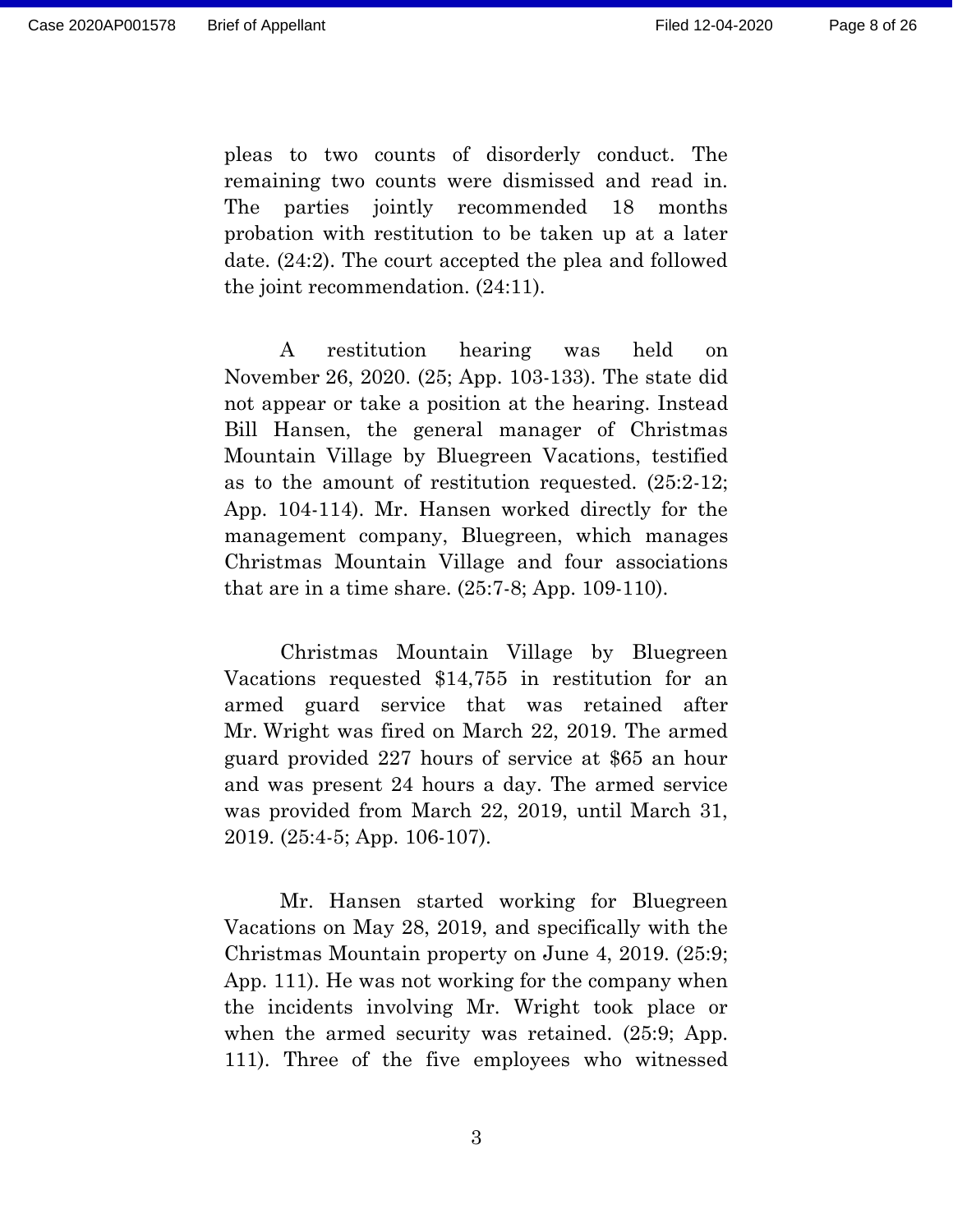Mr. Wright's outbursts no longer worked for Christmas Mountain. (25:9-10; App. 111-112).

Mr. Hansen provided Exhibit 1, which included a receipt dated May 7, 2019, indicating the invoice was paid. (25:5; App. 107). He explained that Christmas Mountain has an owners' association because it is a time share. The money for the 24-hour armed guard came out of the operating fund. (25:6; App. 108).

Mr. Hansen told the court that armed guard services are not a common practice, and in fact he had worked in the industry 25 years for multiple employers and never hired an armed guard. (25:11; App. 113).

Mr. Wright also testified at the restitution hearing. He told the court that he had not been employed since he was terminated by Christmas Mountain Resort on March 22, 2019. (25:13; App. 115). His only income was \$960 per month in social security.  $(25:14;$  App. 116). His monthly expenses were between \$800-900 per month. (25:14; App. 116). Mr. Wright testified that he had a heart attack shortly after leaving Christmas Mountain and was awaiting scheduling for two pending surgeries (for bladder stones and a prostate issue). (25:14; App. 116). He would be unable to work until after recovering from these surgeries and he was approximately \$10,000 in debt. (25:15; App. 117).

Defense counsel argued that the restitution being sought came under the special damages provision, Wis. Stat. § 973.20(5)(a). Counsel pointed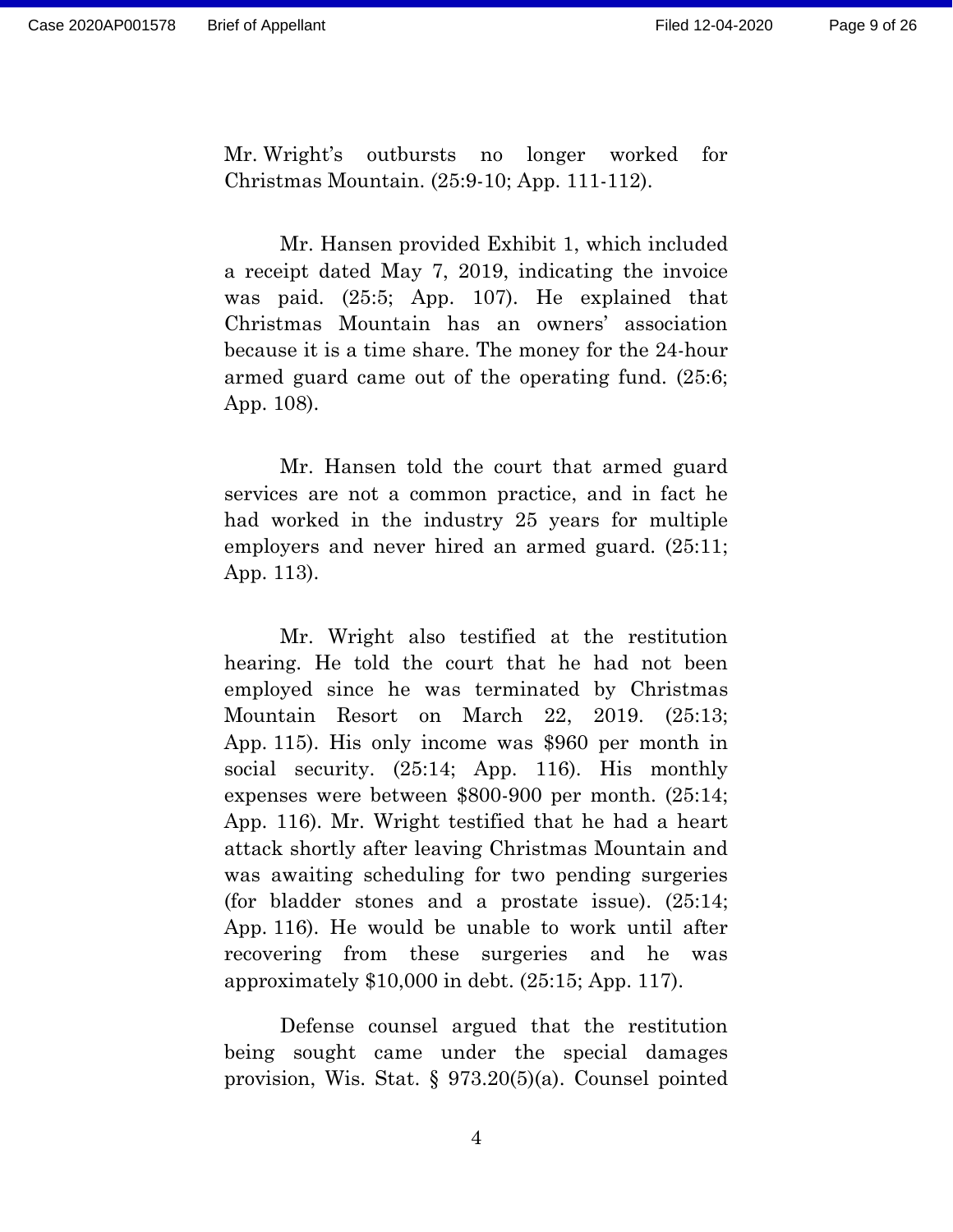out that the people Mr. Wright directed his speech to were not present in court, were not listed among the victims "and we have no information from them about how this impacted them or any losses they suffered as a result." Instead, a corporation who was not a direct victim of the crime requested the restitution. (25:17-20; App. 119-122). Counsel noted that "no one who was even working on the property at the time is here today to talk about the calculus that went into deciding why that security was appropriate, how it was related to the conduct of Mr. Wright." (25:20; App. 122). Thus counsel contended that there was no showing of loss by any specific, actual victim of the crimes. (25:23; App. 125).

Counsel also reasoned that Mr. Wright was in jail from March 22, 2019, until March 25, 2019. (25:20-21; App. 122-123). Once released, Mr. Wright was subject to bond conditions and temporary restraining orders. (25:22-23; App. 124-125).

In terms of Mr. Wright's financial resources, counsel told the court that Mr. Wright had minimal income, was significantly in debt and faced significant health problems. Based on these factors, counsel argued that Mr. Wright did not have the ability to pay. (25:25; App. 127). Counsel continued to argue ability to pay when the circuit court interrupted to point out "I've got to  $-I$  have a whole family waiting for an adoption hearing…we're now eight minutes overdue." (25:25; App. 127).

The circuit court then granted Christmas Mountain Village by Bluegreen Vacations' restitution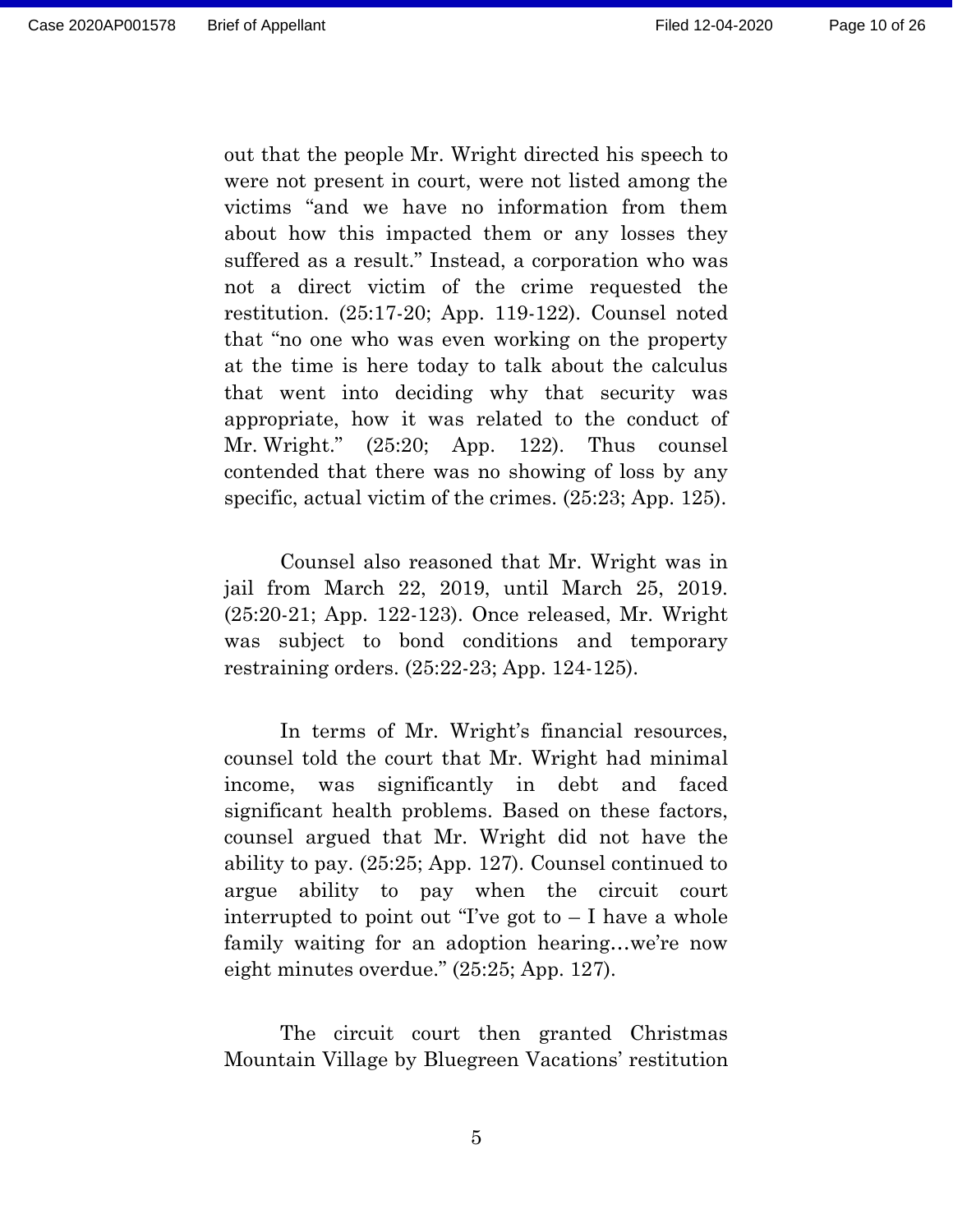request. The circuit court chose not to address the special damages argument "I don't think I need to parse out whether a corporation can be a victim for purposes of Chapter 950" and found "the corporation reasonably determined to increase security for that ten-day period when Mr. Wright's passions about getting fired and getting charged criminally would be at their height…" (25:29; App. 131).

As for Mr. Wright's ability to pay, the circuit court noted "And I'm mindful that Mr. Wright currently does not have the ability to pay, write out a check for \$14,755. I do need to take into account his ability to pay, as well as I believe the statute allows me to set a payment plan." (25:29; App. 131). The court then ordered Mr. Wright to pay \$14,755 in restitution by making payments of \$100 per month beginning on February 1, 2020. (25:29-30; App. 131- 32).

Mr. Wright now appeals the amended judgment of conviction that included an order for \$14,755 in restitution.

#### **ARGUMENT**

I. The \$14,755 restitution order to the corporation was improper because: (1) the individuals who heard Mr. Wright's statements, and not the corporate owner or the resort, were the victims of the disorderly conduct; and (2) the corporation's costs incurred by hiring a 24-hour armed guard were not special damages because these costs could not be recovered in a civil action.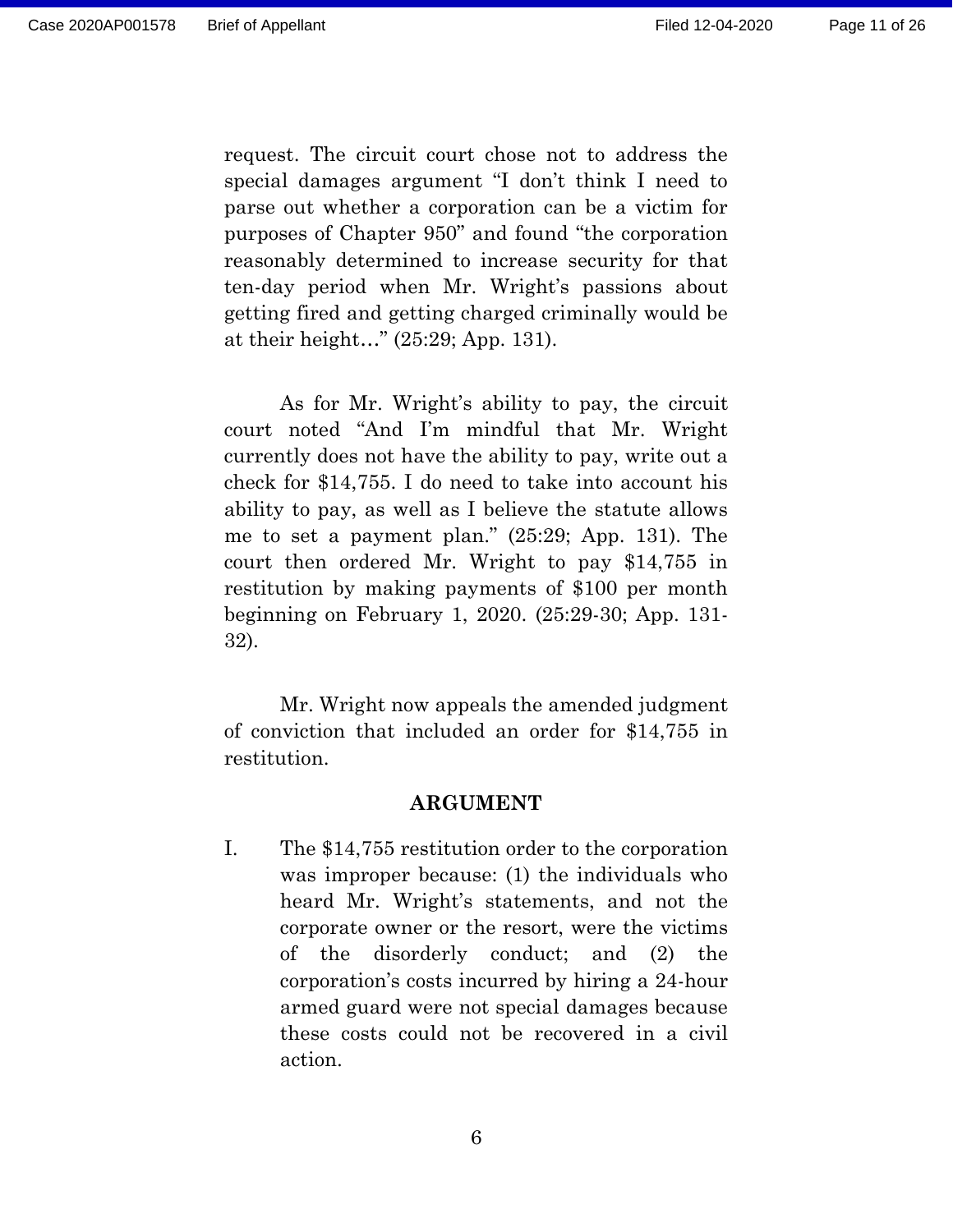A. Christmas Mountain Village by Bluegreen Vacations was not a victim in this case because the disorderly conduct charges involved Mr. Wright making statements to individual coworkers.

Restitution is governed by Section 973.20 of the Wisconsin Statutes. As relevant in this case, that statute provides that "when imposing sentence or ordering probation for any crime…the court…shall order the defendant to make full or partial restitution…*to any victim of a crime considered at sentencing*…" Wis. Stat. § 973.20(1r) (emphasis added).

Whether Wis. Stat. § 973.20 provides a circuit court with the authority to order restitution under a certain set of facts is a question of law this court reviews de novo. *State v. Storlie*, 2002 WI App 163, ¶6, 256 Wis. 2d 500, 647 N.W.2d 926.

Mr. Wright was charged with disorderly conduct. (1). This case involved specific statements Mr. Wright made to specific individuals. The individuals were Mr. Wright's coworkers at Christmas Mountain Resort in Sauk County. According to the complaint, the statements appeared to be precipitated by Mr. Wright's annual review and were directed at: K.K.D, J.M., C.E.S., J.J.H. and C.Z. (1:2). Mr. Wright's statements included racist comments about K.K.D., a statement that he wanted to "choke" and tear the heart out of another coworker and a statement "fuck all of those assholes down at

7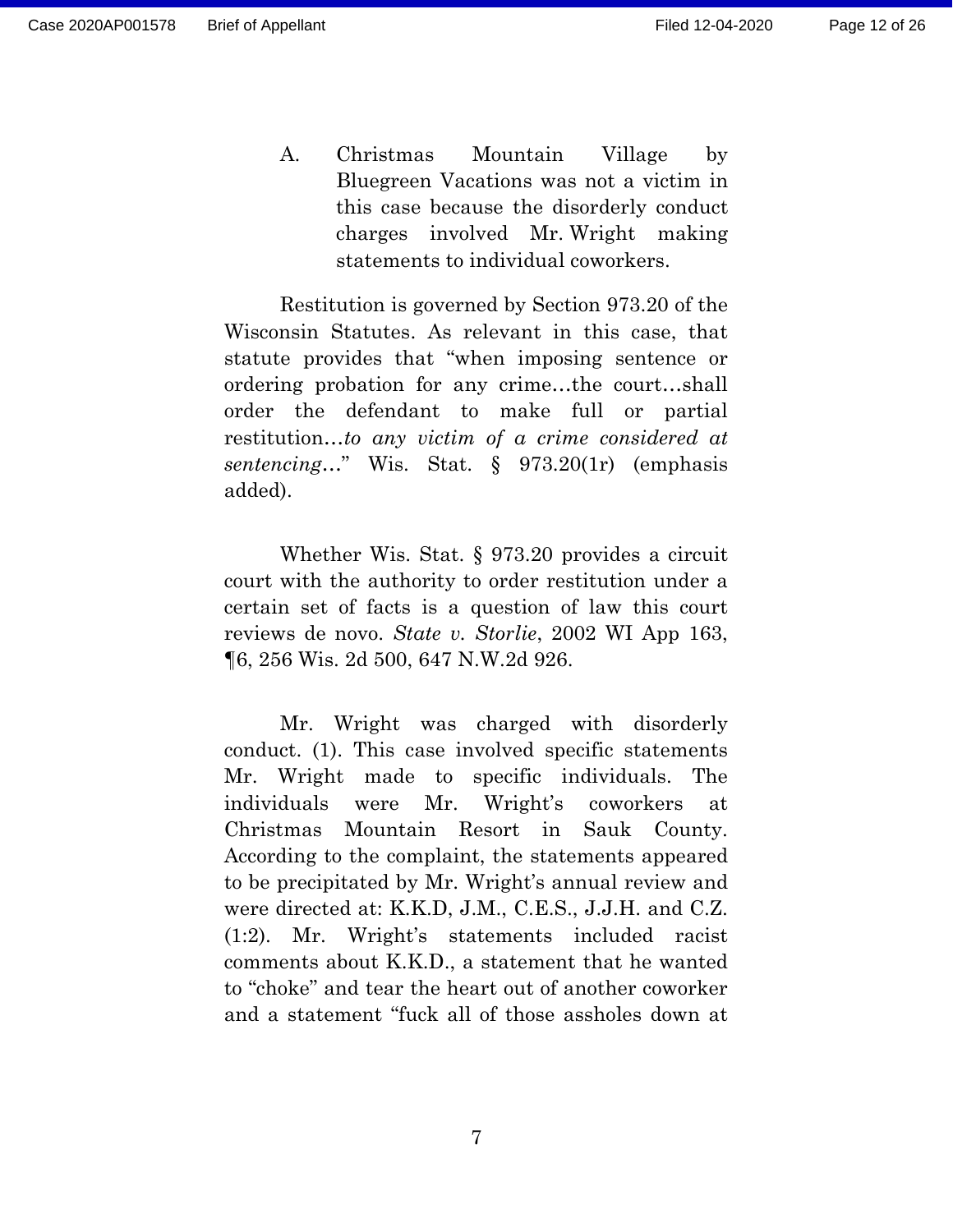Corporate" followed by a statement that he wanted to "go down to Boca and shoot them all."<sup>1</sup> (1:2).

At the restitution hearing, Mr. Hansen testified that K.K.D. and J.J.H. were no longer employed at Christmas Mountain Resort. Mr. Hansen testified that he had never heard of J.M. (25:10; App. 112). Mr. Hansen also explained that "Christmas Mountain is – a time-share. So we're made up of four different associations…" and that the money paid to the 24-hour armed security firm came out of an "operating fund." (25:6; App. 108).

In certain situations, there may be no victim in a disorderly conduct charge as "the plain language of the disorderly conduct statute does not require a victim." *State v. Vinje*, 201 Wis. 2d 98, 104, 548 N.W.2d 118 (Ct. App. 1996). However, "if the disorderly conduct is directed at a person, then that person is the victim of disorderly conduct…" *Id.*

Therefore, the victims in this case were the individuals Mr. Wright made the statements to. The \$14,755 in restitution would not be paid to any of these victims. The \$14,755 would be paid to Christmas Mountain Village by Bluegreen Vacations; K.K.D., J.M., C.E.S., J.J.H. or C.Z. would receive nothing.

Cases involving restitution claims by government entities provide guidance in Mr. Wright's

<sup>1</sup> The corporate headquarters were in Boca Raton, Florida.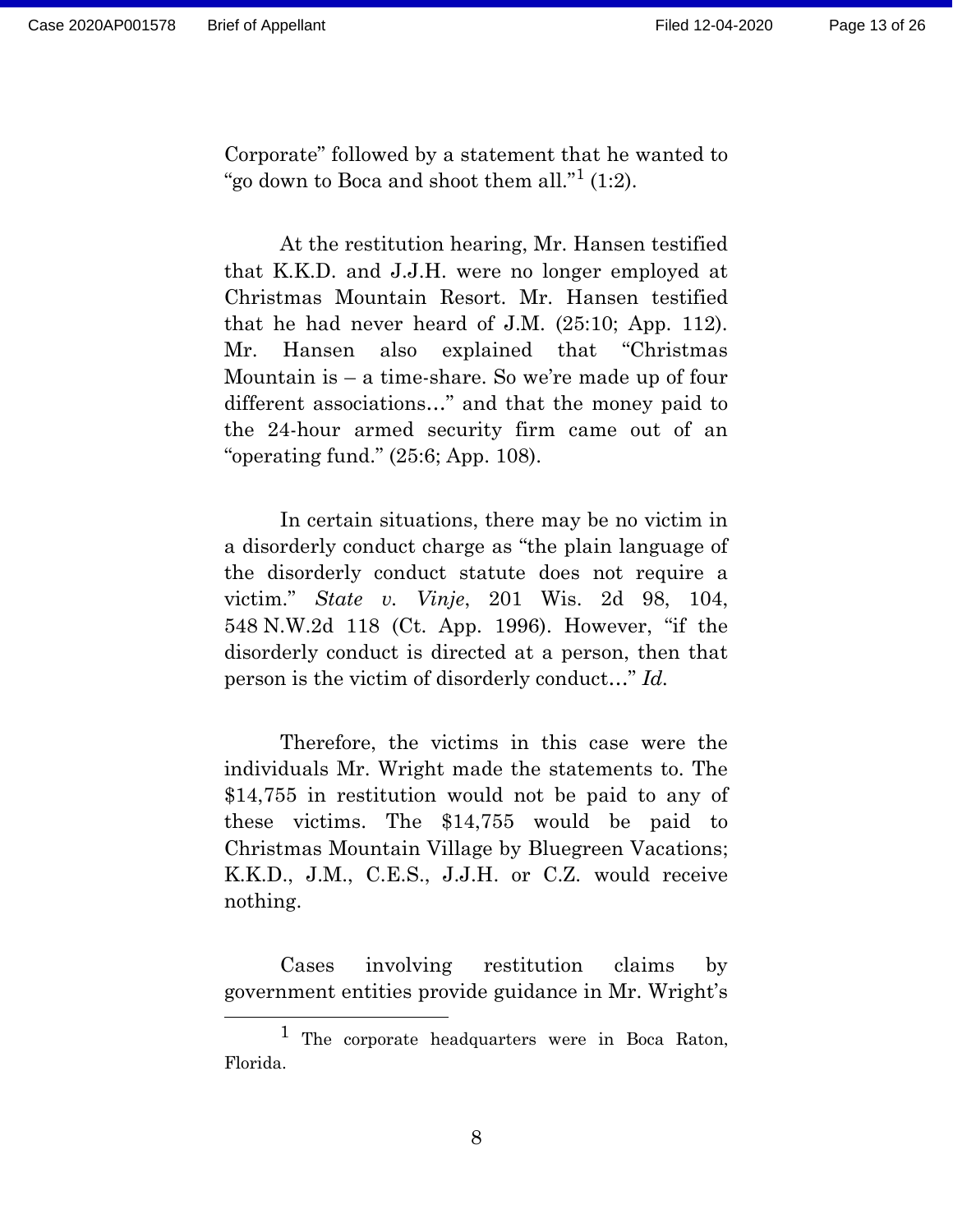case. In *State v. Ortiz*, 2001 WI 215, 247 Wis. 2d 836, 634 N.W.2d 860, this court held that the city of Racine could not collect overtime costs incurred by the police department because the city was not a direct and actual victim of the defendant's actions for purposes of restitution. Instead, the police officers involved in the standoff were the direct victims as the defendant's conduct was targeted directly at the police. *Id* at ¶21.

Likewise, in *State v. Haase*, 2006 WI App 86, 293 Wis. 2d 322, 16 N.W.2d 526, the defendant fled from police. During the pursuit, a squad car drove through rough terrain, caught on fire and was destroyed. The circuit court ordered the defendant to pay restitution to the county for the squad car. This court reversed, concluding that the county sheriff's department was not the direct victim of the criminal conduct because the defendant's conduct did not directly cause the loss of the squad car. *Id.* at 331.

In Mr. Wright's case, his conduct, the inappropriate statements, was targeted directly at the people he worked with. They were the victims. The corporation in Florida that owned the resort was not a victim. Payment of \$14,755 to this corporation was improper because Mr. Wright did not commit crimes against the corporation, he committed crimes against K.K.D, J.M., C.E.S., J.J.H. and C.Z., the individuals against whom the disorderly conduct was directed. For this reason, the restitution order must be vacated.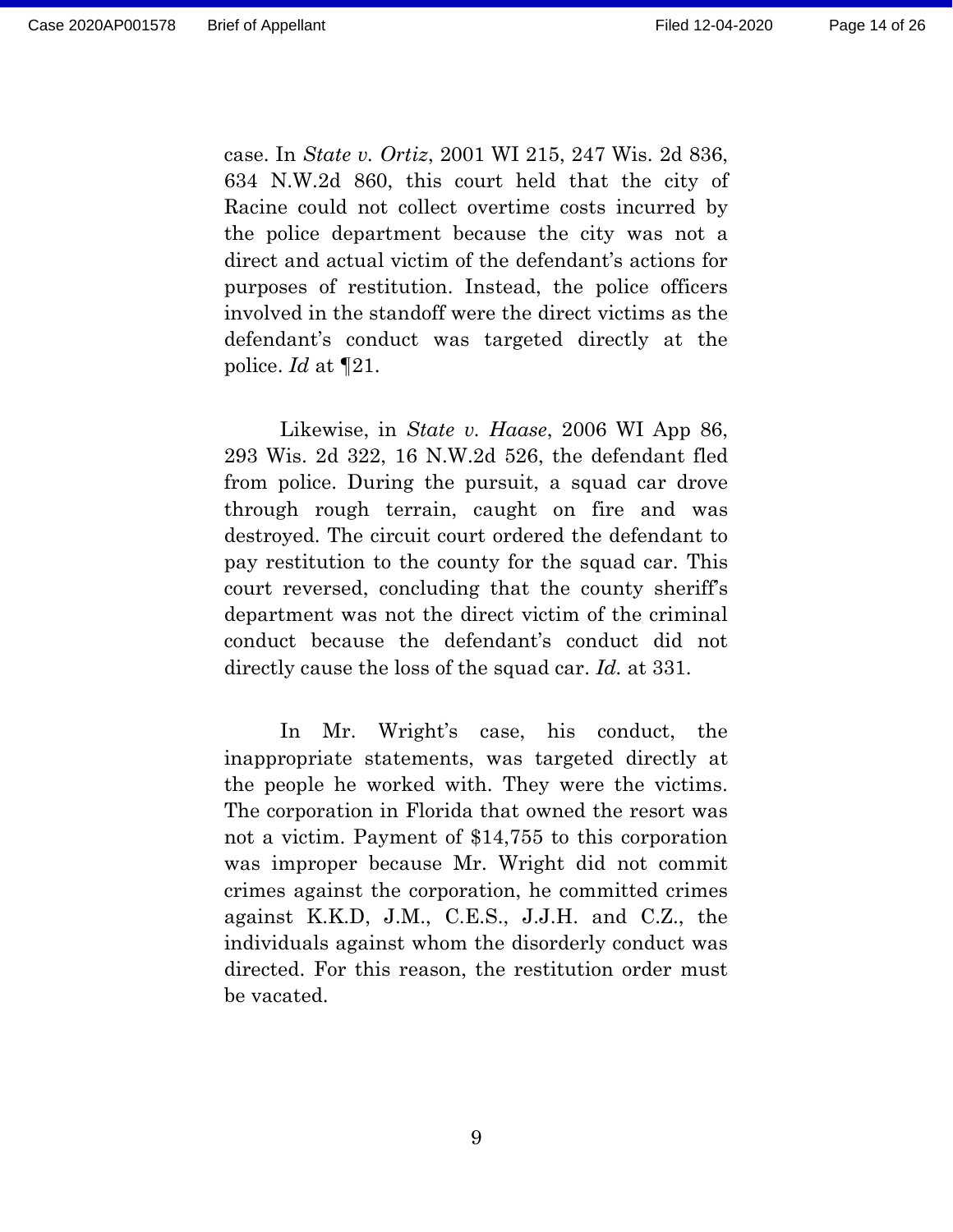B. Restitution for a 24-hour armed guard was improper because it was not a special damage that could be recovered in a civil action.

As set forth above, Mr. Wright's position is that the corporation was not a victim. If this court concludes that the corporation is a victim of the disorderly conduct, the restitution is improper because the cost of the armed guards was not a special damage recoverable in a civil action.

A restitution order may require a defendant to "[p]ay all special damages, but not general damages, substantiated by evidence in the record, *which could be recovered in a civil action against the defendant* for his or her conduct in the commission of a crime considered at sentencing." Wis. Stat. § 973.20(5)(a) (emphasis added). While courts are to construe the restitution statute broadly, sub. (5)(a) imposes limitations on the court's ability to order restitution. *See State v. Longmire,* 2004 WI App 90, ¶¶11-12, 272 Wis. 2d 759, 773, 681 N.W.2d 534, 541; *See also State v. Johnson*, 2005 WI App 201, ¶11, 287 Wis. 2d 381, 704 N.W.2d 625.

Special damages are "specific expenditure[s] by the victim paid out because of the crime." *State v. Behnke*, 203 Wis. 2d 43, 61, 553 N.W.2d 265 (Ct. App. 1996). Thus, "the ultimate question in deciding whether an item of restitution is 'special damages' within the meaning of the statute is whether the item is a readily ascertainable pecuniary expenditure attributable to the defendant's criminal conduct *that could be recovered in any type of civil action*, such as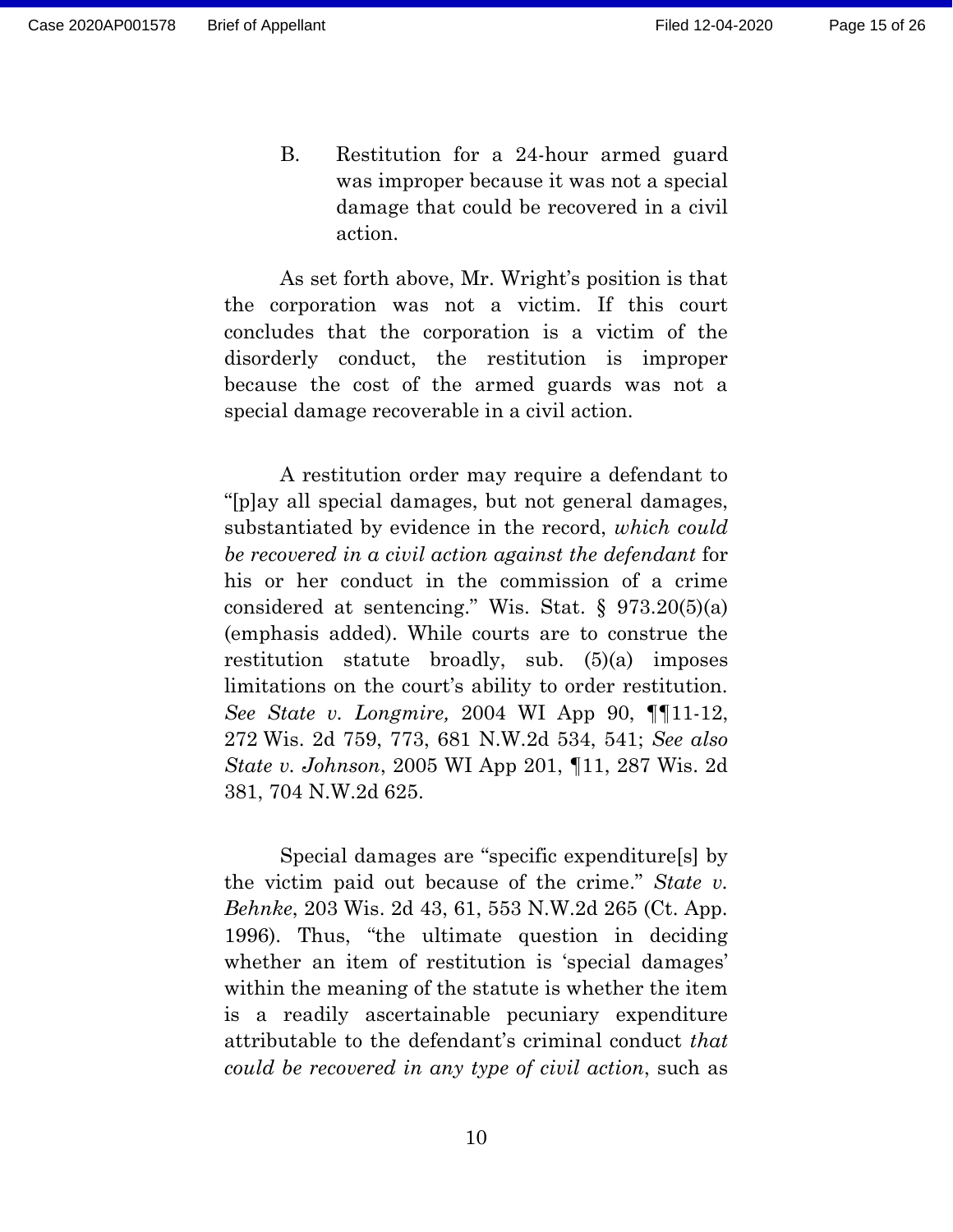conversion or breach of contract." *Johnson*, 2005 WI App 201, ¶12 (emphasis added).

Whether an item of restitution falls within this limitation and is thus recoverable under Wis. Stat. § 973.20, is a question of law that this court reviews de novo. *Longmire,* 2004 WI App 90, ¶12.

Although Mr. Wright's case involved armed guards and not a security system, it is apt to review and distinguish a line of cases from this court holding that the cost to install or upgrade a lock or security system can be awarded as special damages under the restitution statute. *See State v. Behnke*, 203 Wis.2d at 43; *Johnson*,2002 WI App. 166; *State v. Piotter*, No. 2009AP2005-CR, unpublished slip op. (WI App Jan. 26, 2010) (App. 138); *State v. Fries*, No. 2011AP517- CR, unpublished slip op. (WI App Dec. 27, 2012) (App. 142); *State v. Ezrow*, No. 2016AP1611-CR, unpublished slip op. (WI App May 25, 2017)  $(App. 150).<sup>2</sup>$  The critical distinction is that none of those cases held that the costs awarded would have been recoverable in a civil suit against the defendant, or that the costs were not subject to the civil suit limitation. *See Id*. The defendants in those cases did not argue that the restitution award was improper because the amounts were not special damages recoverable in a civil action and, therefore, this court made no reference to the issue. *See Id*. <sup>3</sup> Recently,

<sup>2</sup> Pursuant to Wis. Stat. § 809.23(3)(b), unpublished opinions issued after July 1, 2009, may be cited for persuasive value and are not binding on the court.

<sup>3</sup> *State v. Behnke*, 203 Wis. 2d 43 at 60 (upholding restitution ordered for a new lock over defendant's argument that the victim failed to prove causation); *Johnson*, 2002 WI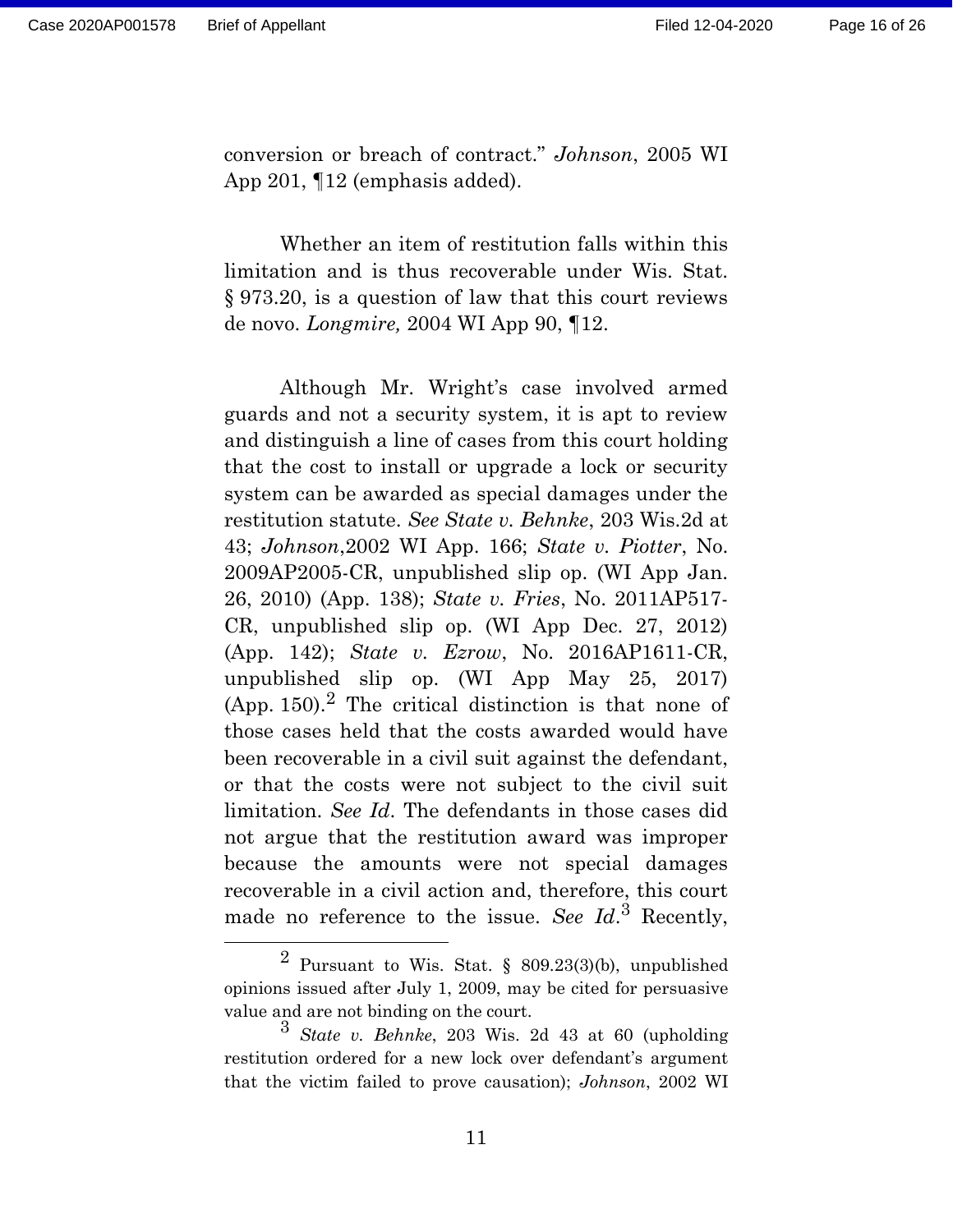however, in *State v. Steppke*, this court overturned a restitution award for upgrades to a security system on just such grounds. *State v. Steppke*, No. 2017AP1683-CR, unpublished slip op. (WI App March 1, 2018)(App. 155).

The defendant in *Steppke* was convicted of misdemeanor theft and the circuit court awarded restitution in the amount of \$16,124.40 for security system upgrades undertaken by the victim after the theft was discovered. *Id*.,¶1. (App. 156). On appeal, Steppke challenged the restitution, arguing that the security system costs were general, not special damages, and that even if they were special damages, they could not be recovered as restitution because the costs would not be recoverable in a civil action against her for her criminal conduct. *Id*. (App. 156). Specifically, Steppke argued that the plain language of Wis. Stat. § 973.20(5)(a) limits restitution for

App. 166, ¶¶15-21 (upholding restitution ordered for a security system over defendant's argument that it was improper because it was purchased by the victim's stepfather); *State v. Piotter*, No. 2009AP2005-CR, unpublished slip op. (WI App Jan. 26, 2010)(upholding restitution ordered for new locks over defendant's argument that there was no causal nexus and he did not damage the existing locks)(App. 138); *State v. Fries*, No. 2011AP517-CR, unpublished slip op., (WI App Dec. 27, 2012)(upholding restitution ordered for an upgraded security system over defendant's argument that it was not a special damage "spent to return the victim to the financial state he was in before the crime occurred")(App. 149); *State v. Ezrow*, No. 2016AP1611-CR, unpublished slip op. (WI App May 25, 2017)(upholding restitution awarded to upgrade a security system over defendant's argument that the victim failed to show that the crime was a substantial factor in its decision to upgrade the system)(App. 154).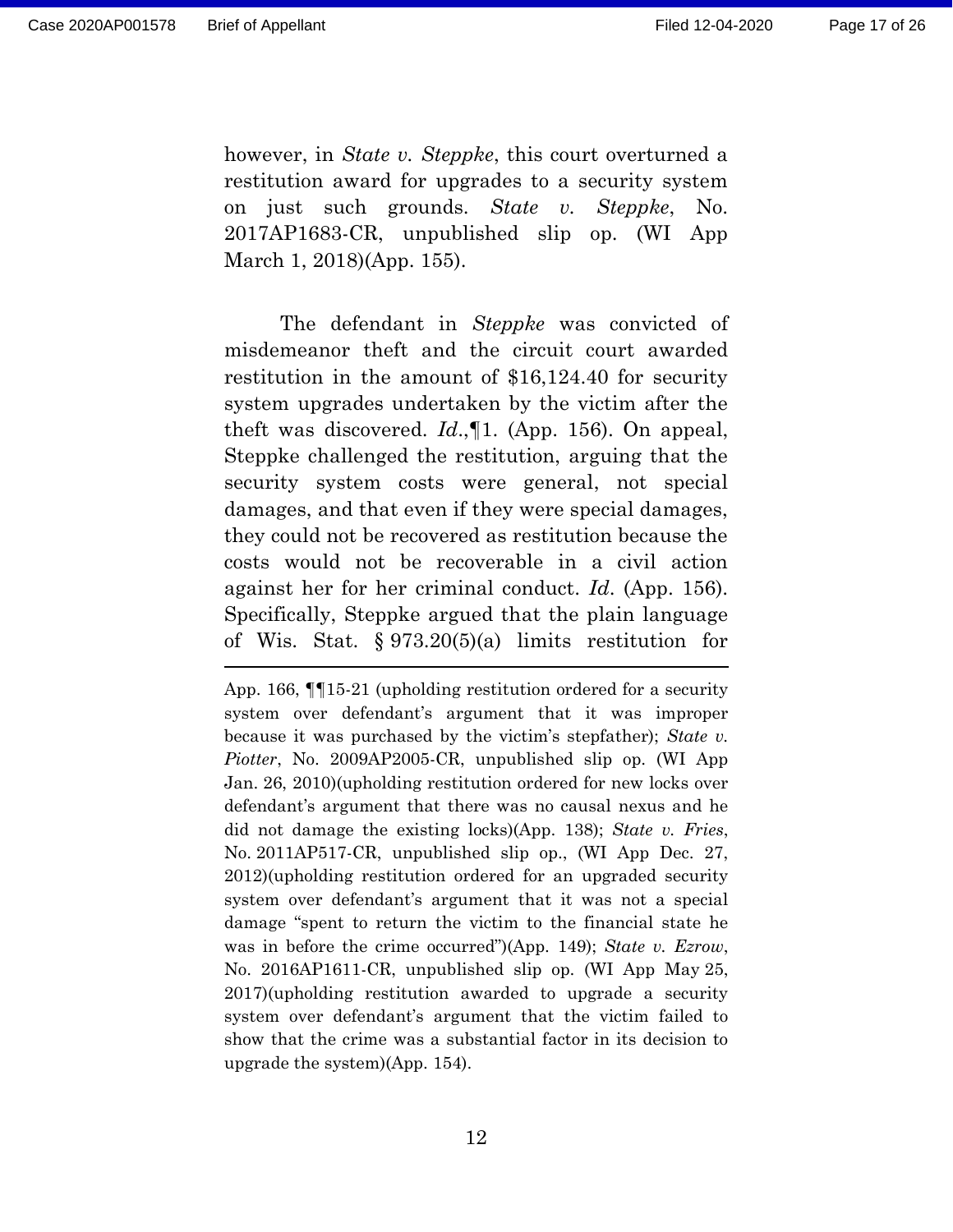special damages to those recoverable in a civil action and that the security system costs would not be recoverable in a civil suit for conversion. *Id*., ¶13. (App. 161). While holding that the costs for security system upgrades were special damages, this court nonetheless overturned the restitution award, finding that the state conceded that Steppke's argument regarding the civil action limitation was correct. *Id*., ¶¶1, 13-15. (App. 161-162).

In Mr. Wright's case, the civil action limitation is squarely before the court. In cases involving theft, robbery or unlawful entry, the comparable civil claims would be conversion and trespass. *See Traeger v. Sperberg*, 256 Wis. 2d 330, 333, 41 N.W.2d 214 (1950); *Wisconsin v. Mitchell*, 508 U.S. 476 (1993). In an action for conversion, the plaintiff can only recover the value of the property at the time of conversion, plus interest. He cannot recover general damages to compensate him for his lost sense of security. *Traeger*, 256 Wis. 2d at 333. Likewise, in an action for trespass the plaintiff can only recover nominal, compensatory and consequential damages but cannot recover for installing locks and alarms. *Gavcus v. Potter*, 808 F.2d 596, 598 (1986). Thus the restitution for enhanced security that was approved in *Ezrow (*theft), *Fries* (armed robbery) and *Piotter* (unlawful entry) do not defeat Mr. Wright's argument because had those cases properly addressed the civil action claim the outcomes likely would have been different.

It is difficult to identify a comparable civil claim to the disorderly conduct charges in Mr. Wright's case. Intentional infliction of emotional distress permits the recovery of damages but this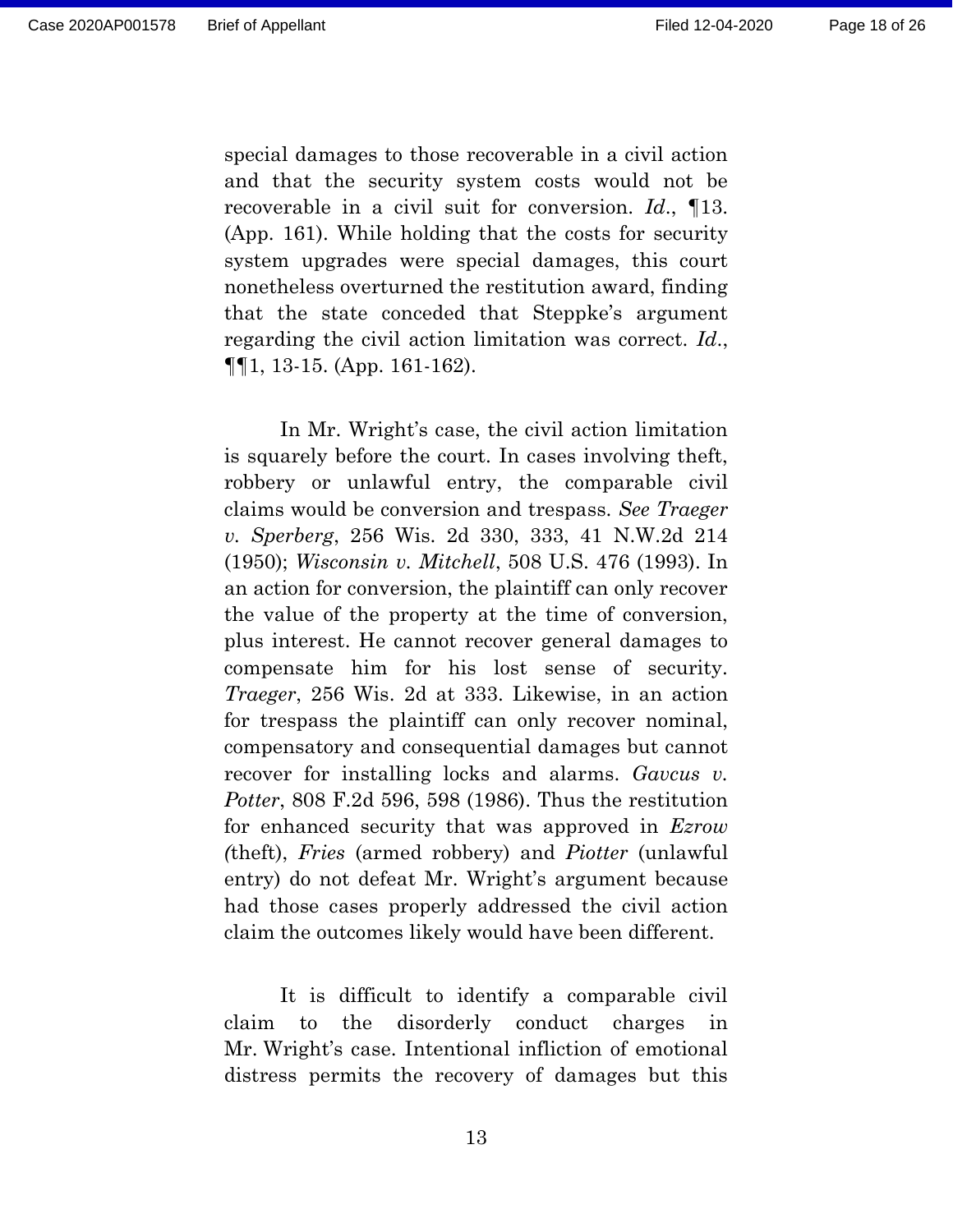action requires proof of "disabling" distress. WIS JI-CIVIL 2725. No such proof was elicited in Mr. Wright's case, and if the corporation is found to be a victim it obviously cannot experience emotional distress.

Similarly, the civil action of nuisance does not fit the disorderly conduct charges. "The term 'nuisance' refers to a condition or activity which unduly interferes with the use of land or a public place." WIS JI-CIVIL 1920. The focus is on the "use and enjoyment of the land" and nuisance requires proof of "significant harm." WIS JI-CIVIL 1926. Again, no such proof was elicited in Mr. Wright's case and that undercuts any claim the corporation might have brought in civil court.

There isn't a civil claim that the corporation could have brought against Mr. Wright for his actions. Therefore, the expenses would not have been recoverable in a civil action and could not be awarded as restitution.

Because the cost of the armed guard service was not a special damage recoverable in a civil action, the restitution order must be vacated.

II. The evidence presented at the restitution hearing proved that Mr. Wright does not have and will not have the ability to pay \$14,755 in restitution.

At the restitution hearing, Mr. Wright testified that he had not been employed since he was terminated by Christmas Mountain Resort on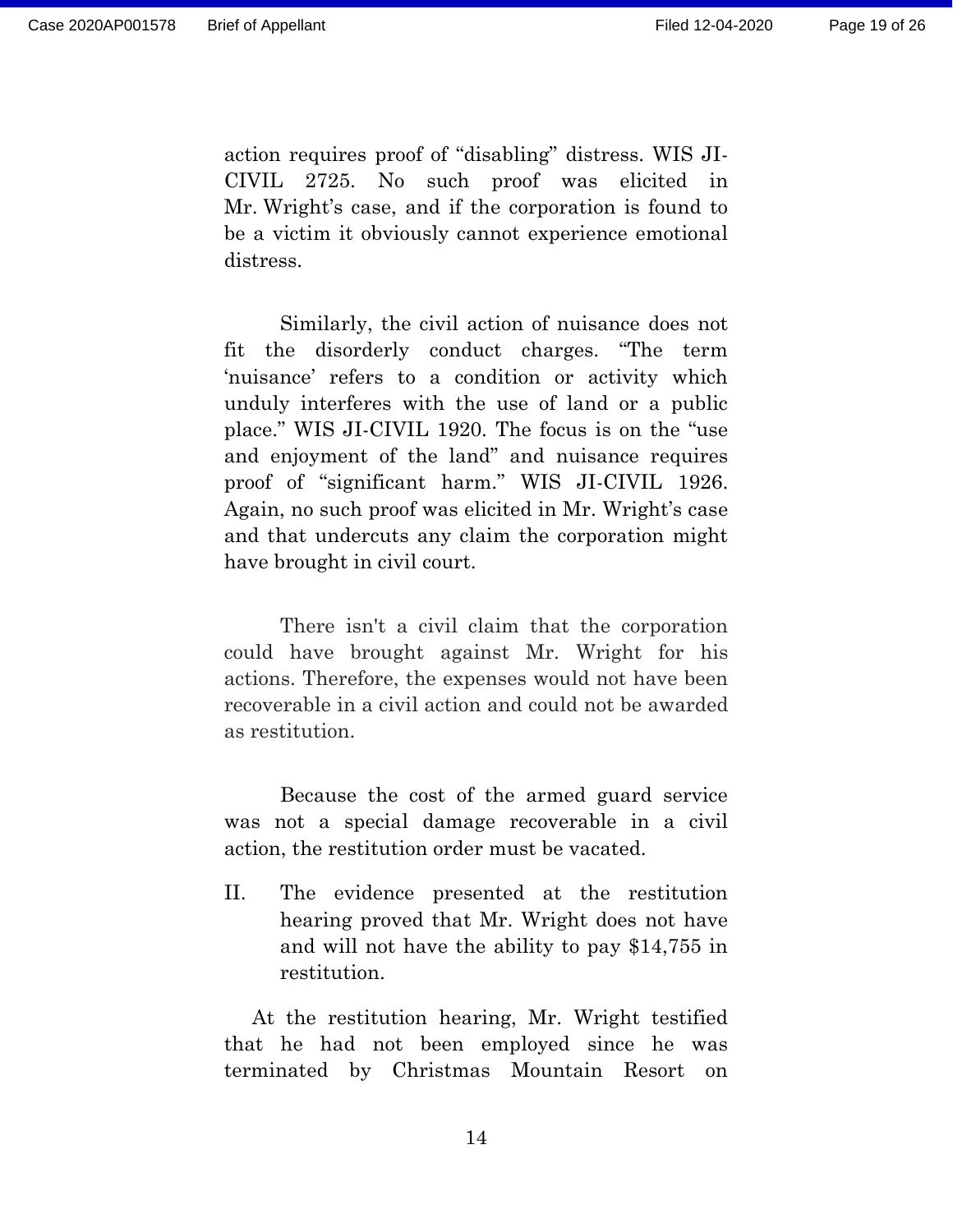March 22, 2019. (25:13; App. 115). His only income was \$960 per month in social security while his monthly expenses were between \$800-900 per month. (25:14; App. 116). Mr. Wright testified that he had a heart attack shortly after leaving Christmas Mountain and was awaiting scheduling for two pending surgeries (for bladder stones and a prostate issue). (25:14; App. 116). These health issues would prevent him from returning to work until after he recovered from the surgeries. Mr. Wright also testified he had approximately \$10,000 in debt. (25:15; App. 117).

The circuit court held "I'm mindful that Mr. Wright currently does not have the ability to pay, write out a check for \$14,755. I do need to take into account his ability to pay, as well as I believe the statute allows me to set a payment plan." (25:29; App. 131). Without further analysis, the circuit court then imposed the full \$14,755 the corporation requested. (13; App. 101).

The circuit court's determination of the restitution amount is within its discretion and will be upheld absent an erroneous exercise of discretion. *State v. Johnson*, 2002 WI App. 166, ¶7, 256 Wis. 2d 871, 649 N.W.2d 284.

The circuit court erroneously exercised its discretion when it imposed over \$14,000 in restitution despite acknowledging that "I'm mindful that Mr. Wright currently does not have the ability to pay, write out a check for \$14,755." (25:29; App. 131).

Mr. Wright met his burden under Wis. Stat. § 973.20(14)(b) to prove that he did not and will not have the ability to pay. He testified about his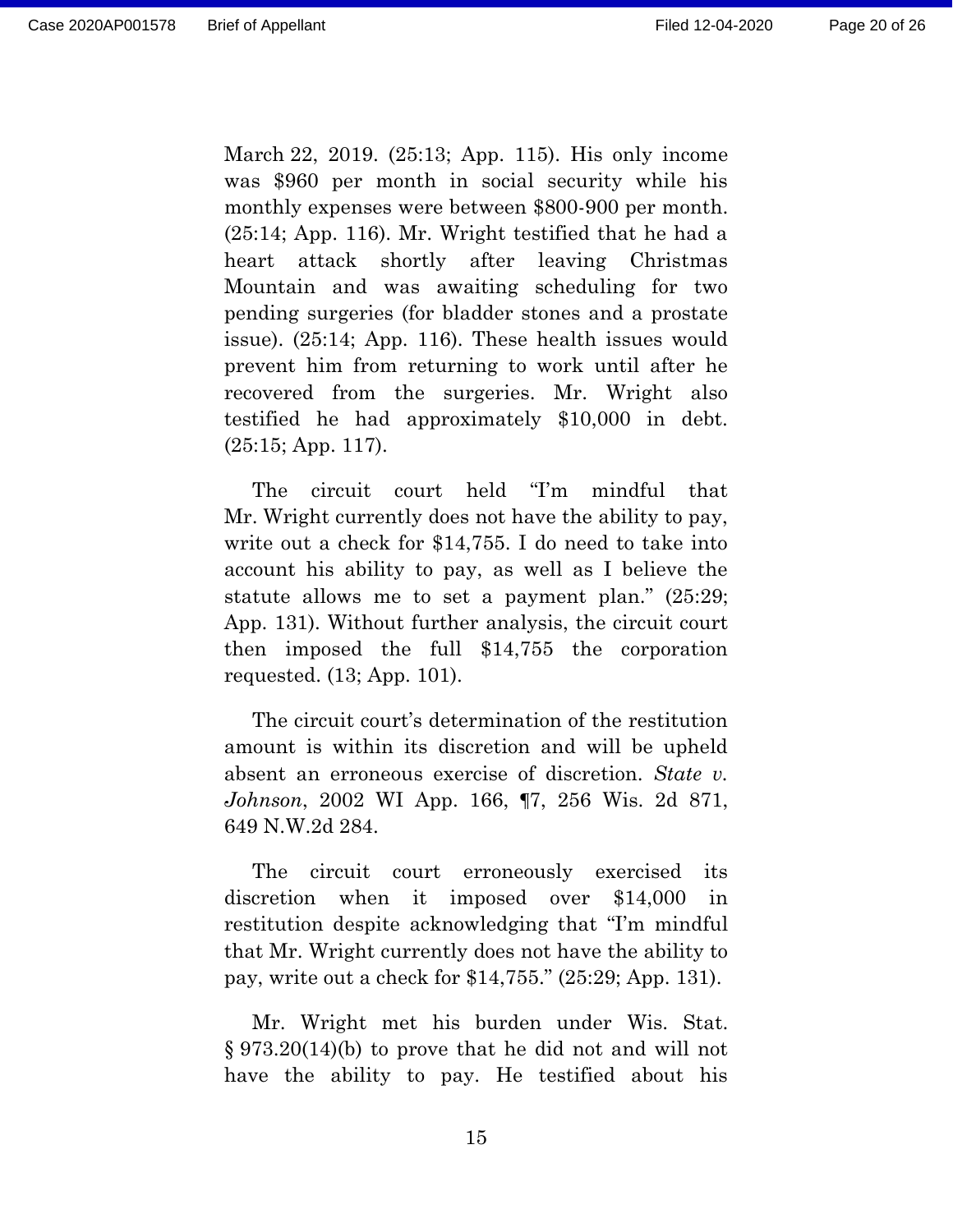inability to find work since losing his job in March 2019. This is not a surprise based on the circumstances surrounding his termination. Mr. Wright testified that social security provides him with \$800 per month but his monthly expenses nearly exceed this. Mr. Wright testified about his complicated health problems, including recovery from a heart attack and two impending surgeries. (25:13- 15; App. 115-117). This evidence showed by a preponderance of the evidence that Mr. Wright did not have the ability to pay \$14,755.

Wisconsin Statute § 973.20(a) states "The court, in determining whether to order restitution and the amount thereof, shall consider all of the following:

- 1. The amount of loss suffered by any victim as a result of a crime considered at sentencing.
- 2. The financial resources of the defendant.
- 3. The present and future earning ability of the defendant.
- 4. The needs and earning ability of the defendant's dependents.
- 5. Any other factors which the court deems appropriate.

The circuit court did not discuss these factors before imposing restitution. The restitution statute does not include a presumption that all defendants can pay restitution. The fact that the five factors in Wis. Stat. § 973.20(a) exist show that the legislature knew there would be a wide range of ability to pay among defendants; otherwise the factors to consider would be unnecessary.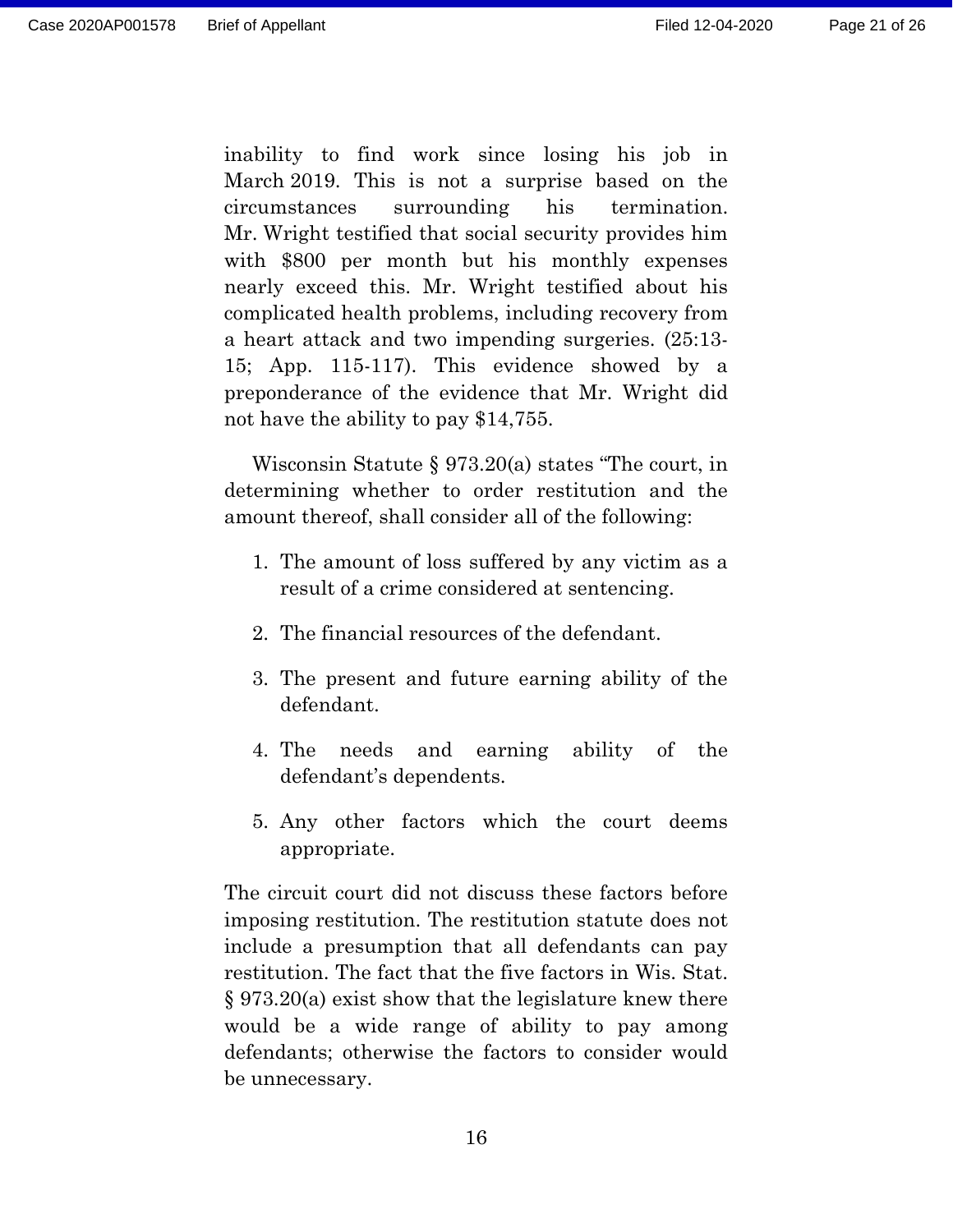This was not a financial crime. There are no unaccounted for funds that are related to the crimes. Mr. Wright was represented by the Office of the State Public Defender, suggesting an uncontroverted level of indigency.

The circuit court stated "I'm mindful that Mr. Wright currently does not have the ability to pay…" (25:29; App. 131). Despite this, the circuit court then imposed the full restitution amount without first considering the five factors in Wis. Stat. § 973.20(a) The circuit court erroneously exercised its discretion and this court should vacate the restitution.

#### **CONCLUSION**

For these reasons, Mr. Wright respectfully requests that this court vacate the restitution and remand for the circuit court to enter an amended judgment of conviction deleting the \$14,755 in restitution.

Dated this 1st day of December, 2020.

Respectfully submitted,

\_\_\_\_\_\_\_\_\_\_\_\_\_\_\_\_\_\_\_\_\_\_\_\_\_\_\_\_\_\_ SUSAN E. ALESIA Assistant State Public Defender State Bar No. 1000752

Office of the State Public Defender 17 S. Fairchild Street, 3rd Floor Madison, WI 53703 (608) 267-1774 alesias@opd.wi.gov

Attorney for Defendant-Appellant

17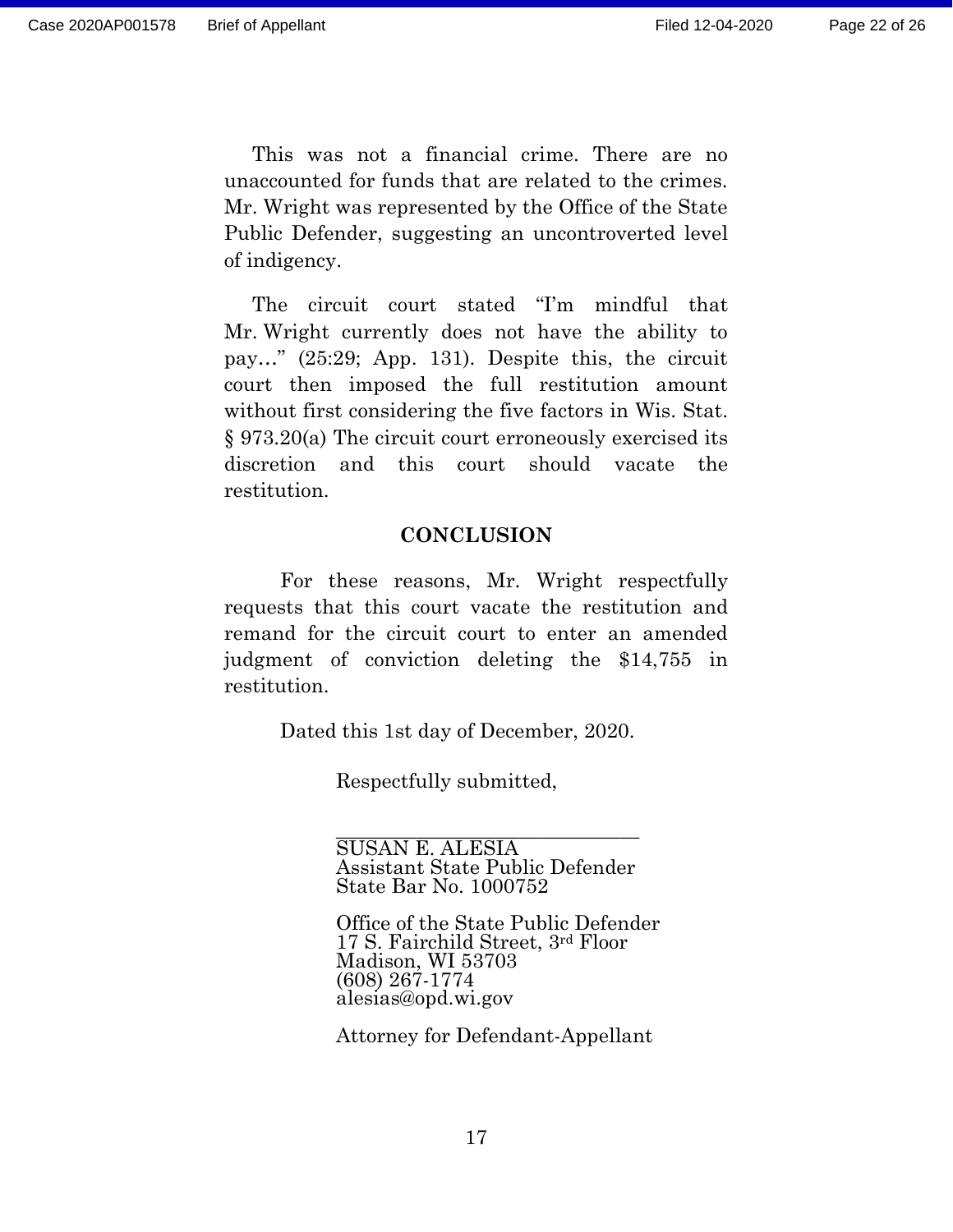## **CERTIFICATION AS TO FORM/LENGTH**

I hereby certify that this brief conforms to the rules contained in  $\S$  809.19(8)(b) and (c) for a brief produced with a proportional serif font. The length of this brief is 3,748 words.

## **CERTIFICATE OF COMPLIANCE WITH RULE 809.19(12)**

I hereby certify that I have submitted an electronic copy of this brief, excluding the appendix, if any, which complies with the requirements of § 809.19(12). I further certify that this electronic brief is identical in content and format to the printed form of the brief filed on or after this date.

A copy of this certificate has been served with the paper copies of this brief filed with the court and served on all opposing parties.

Dated this 1st day of December, 2020.

Signed:

SUSAN E. ALESIA Assistant State Public Defender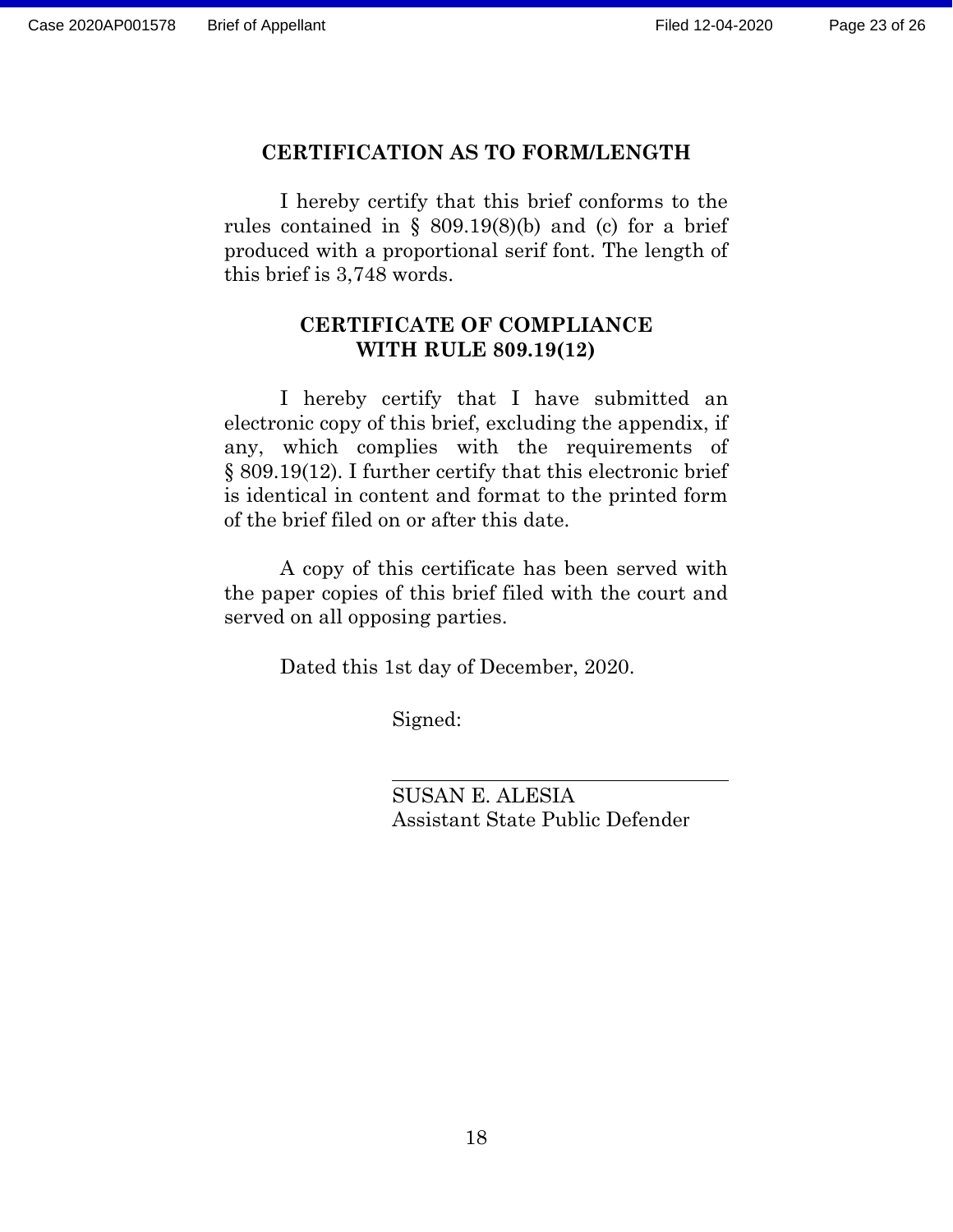#### **CERTIFICATION AS TO APPENDIX**

I hereby certify that filed with this brief, either as a separate document or as a part of this brief, is an appendix that complies with  $\S$  809.19(2)(a) and that contains, at a minimum: (1) a table of contents; (2) the findings or opinion of the circuit court; (3) a copy of any unpublished opinion cited under  $\S 809.23(3)(a)$  or (b); and (4) portions of the record essential to an understanding of the issues raised, including oral or written rulings or decisions showing the circuit court's reasoning regarding those issues.

I further certify that if this appeal is taken from a circuit court order or judgment entered in a judicial review of an administrative decision, the appendix contains the findings of fact and conclusions of law, if any, and final decision of the administrative agency.

I further certify that if the record is required by law to be confidential, the portions of the record included in the appendix are reproduced using one or more initials or other appropriate pseudonym or designation instead of full names of persons, specifically including juveniles and parents of juveniles, with a notation that the portions of the record have been so reproduced to preserve confidentiality and with appropriate references to the record.

Dated this 1st day of December, 2020.

Signed:

SUSAN E. ALESIA Assistant State Public Defender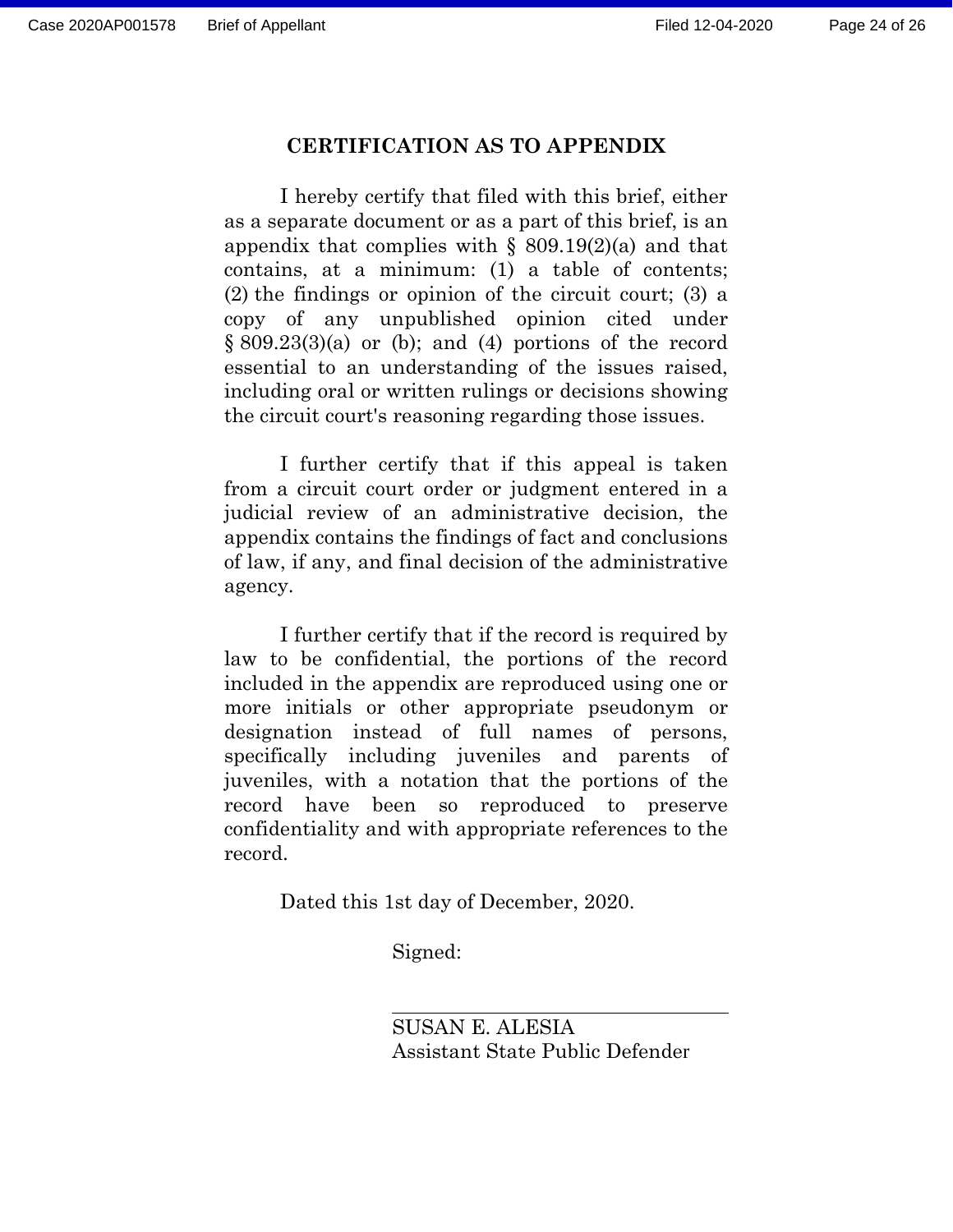# **A P P E N D I X**

Record has been so reproduced to preserve confidentiality